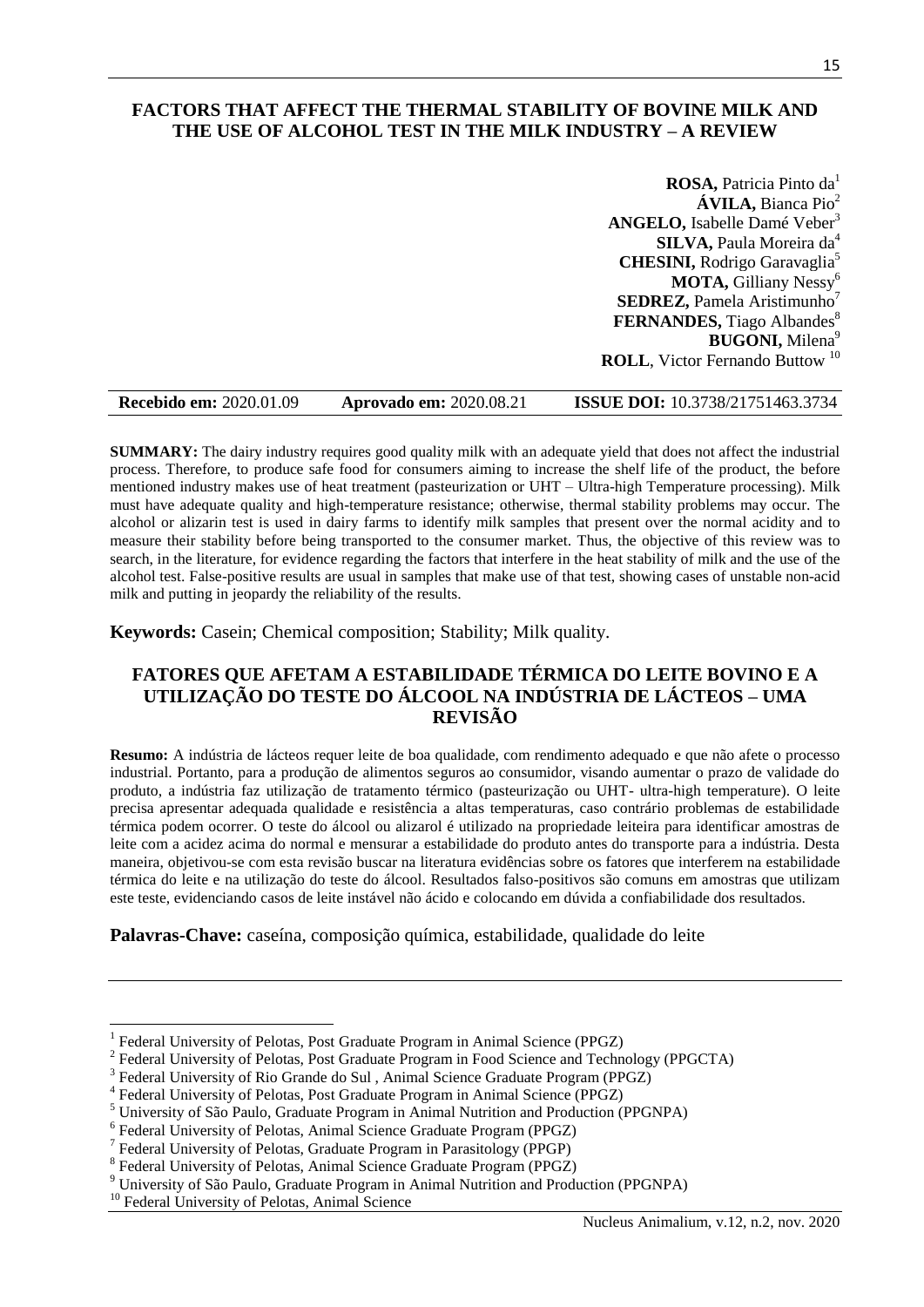## **Introduction**

Brazil is ranked fifth in global milk production, with 35.1 billion liters produced in 2018, and the intake of milk, on an industrial scale, was 24.3 billion liters in the same year. The *per capita* consumption of milk in Brazil is of 60 liters/inhabitant/year, while the consumption of dairy products totals 173 liters/inhabitant/year (EMBRAPA, 2018). To meet this demand, the dairy industry requires excellent quality raw materials, with proper yield, besides not affecting the industrial process (HANUŠ *et al.*, 2018). Therefore, for the production of consumer-safe foods, the dairy processing industry must be aware of milk components, level of contamination and stability (SILVA *et al.*, 2012).

Bovine milk is composed of lipids, carbohydrates, mineral proteins, and vitamins, and it is considered a nutritionally complete food for human consumption (CAPPOZZO *et al.*, 2015; CHAVAN *et al.*, 2016; O'SULLIVAN; COTTER, 2017). The presence of water in the milk, combined with the high pH nutritional compounds, are an environment conducive to microbial development, requiring the use of heat treatment (pasteurization or UHT – Ultra-high Temperature processing) to ensure food safety and increase the shelf life of the product (CLAEYS *et al.*, 2013; MCAULEY *et al.*, 2016). Milk must have adequate quality and hightemperature resistance, without coagulating, when subjected to these types of heat treatment; otherwise, issues of thermal stability may occur (LE *et al.*, 2015). Some factors that are related to milk composition may affect thermal stability, such as milk proteins (mainly casein), lactose, acidity, urea and saline composition (calcium, citrates, and phosphates) (MURPHY *et al*., 2016). Other weighting factors regarding milk composition are cow age, lactation period, the incidence of mastitis and the animals' diet (CLAEYS *et al.*, 2014).

In Brazil, the legislation requires technical regulation for products of animal origin, such as raw milk, in which the alcohol or alizarol stability test (alcoholic solution with alizarin pH indicator) is performed on the dairy farm to identify high bacterial contamination in milk samples, being mandatory to determine the acidity and the stability of the product before shipping it to the consumer market, regulated by normative instructions  $IN - 76$  and  $IN - 77$  (FAO, 1996; BRASIL, 2018).

According to Barros (2001), the alcohol test carried out in dairy farms determines the acceptance or rejection (in this case, the milk is discarded) of the product by the industry at the time of its collection. The rejected milk presents protein precipitation by the test due to the reduction of pH via lactose fermentation and lactic acid production because of the presence of microorganisms in the milk. However, the relationship between pH, lactic acid and the microorganisms load may be influenced by the presence of psychrotrophic agents in the milk, which do not metabolize lactose into lactic acid, bringing about high bacterial counts that are not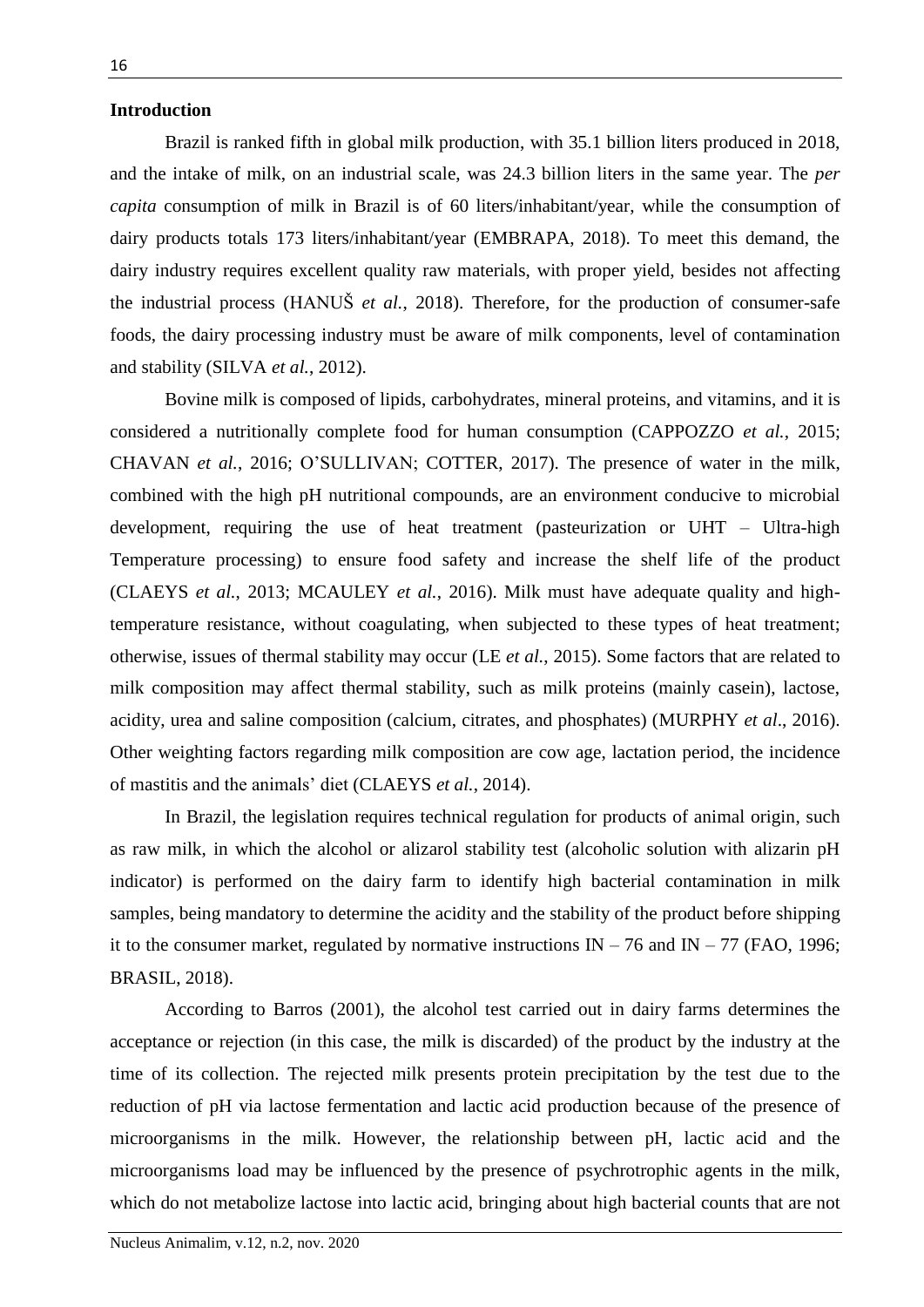always attributed to acidity (SAMARŽIJA *et al*., 2012). The reduced stability of milk in the presence of alcohol testing leads to problems in equipment at the manufacturing step. Coagulation during pasteurization or UHT process results in obstruction and blockages in the process, as well as problems in the manufacture of creamy liqueurs, such as fat-plug. Besides, with emulsion, the instability of shelf life is reduced (RADFORD *et al*., 2004). Another not least issue that interferes with those alcohol testing results is the unstable non-acid milk syndrome (UNAM), which is unstable in alcohol testing without acidity of microbiological origin (TSIOULPAS, 2007; FAGNANI, 2016).

In countries such as Brazil, Uruguay, Cuba, Argentina, India, and South Africa, alcohol testing is still used by the dairy industry, in which this UNAM phenomenon is frequently detected. In other countries such as Australia, Canada, United States, New Zealand, and some European countries, alcohol testing has already been abolished as a safe and efficient practice in detecting stability problems because, in these countries, the milk quality is high. And it is different from Brazil regarding the degree of technification and knowledge of those technologies by farmers and even by the dairy industry (BATTAGLINI *et al.*, 2013; MARTINS *et al.*, 2015).

Unstable non-acid milk presents physicochemical changes in milk quality due to multifactorial causes, which are associated with metabolic, physiological and nutritional disorders, as well as determining factors for milk synthesis. The loss of casein stability present in the alcohol test is one of the biggest changes, resulting in positive precipitation without high acidity (above 18 ºD) (MARQUES *et al.*, 2007; ZANELA *et al.*, 2009). UNAM is a problem that requires attention, as it leads to the condemnation and disposal of milk in the farm, giving rise to economic losses to the farmer, as well as to the industry, which no longer collects a larger volume of milk for processing.

Noting the increasing importance given to the quality of the raw material by the dairy industry, this review aimed to find, in the literature, evidences on the factors that interfere in the thermal stability of bovine milk and the use of alcohol testing in the dairy industry.

## **Milk quality and its composition in Brazil**

Bovine milk is characterized as an emulsion of fat globules in suspension of casein micelles in the aqueous phase, with the presence of lactose molecules, whey proteins and solubilized minerals. It is basically composed of water (87.3 %), total solids (12.7 %), total proteins (3.3 % to 3.5 %), fat (3.5 % to 3.8 %), lactose (4.9 %) and minerals and vitamins (0.8 %) (CHANDRAKANT; SINGH, 2018). Some variations may occur, influenced by the animal breed (Table 1) (SORMOLI, 2013). Milk quality refers to characteristics that influence the nutritional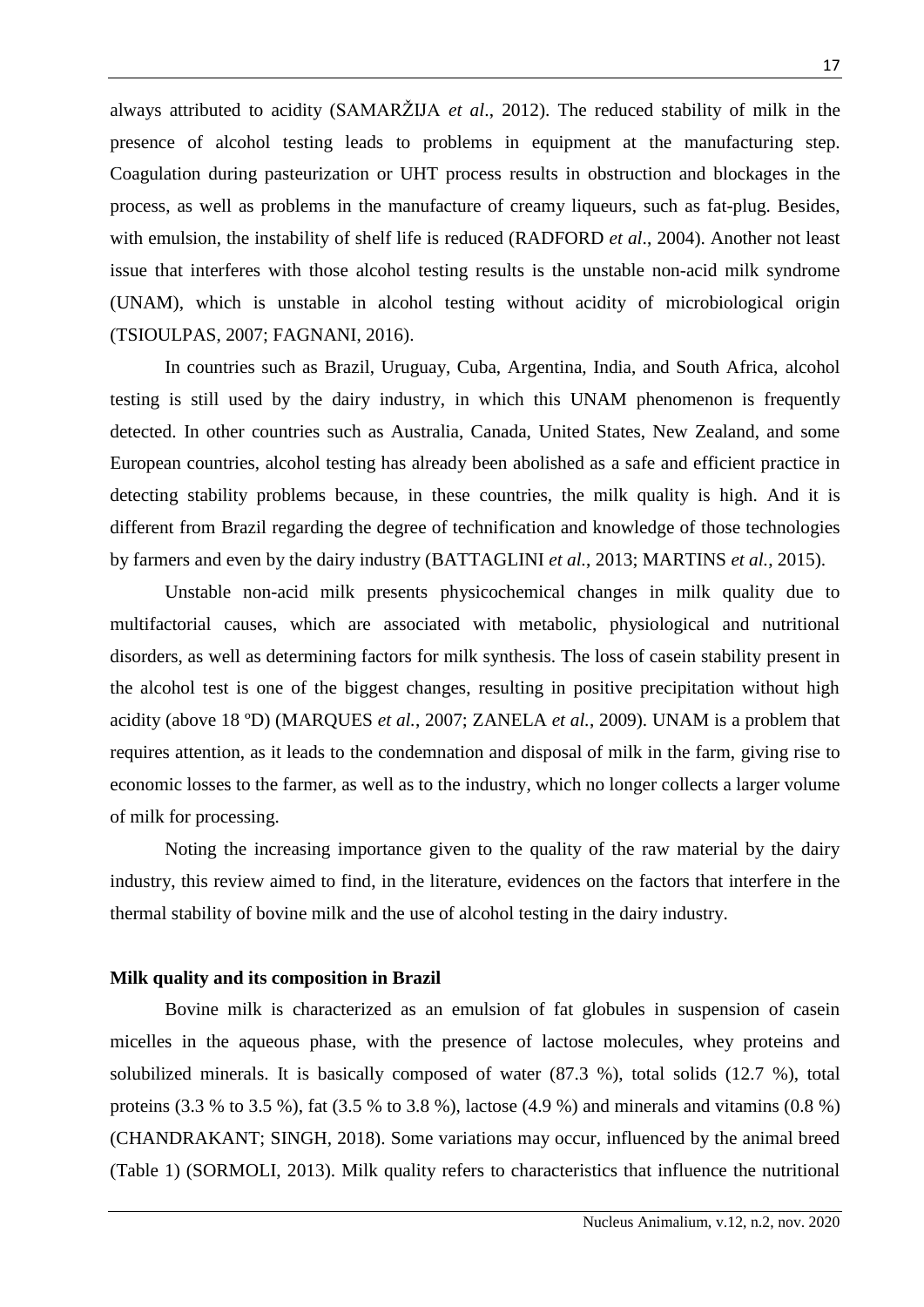value, yield, and safety of dairy products that are produced, being determined by composition, hygiene and safety aspects with nutritional, sensory and technological quality (MONARDES, 2004). For Marques, Fischer, and Zanela (2010), milk quality must present chemical, microbiological and organoleptic composition and a number of somatic cells that meet international quality requirements, being free of any kind of adulterants, disinfectants, and antibiotics.

| <b>Breed</b>       | Fat $(\% )$ | Protein $(\%)$ | Lactose $(\%)$ | Dry Matter |
|--------------------|-------------|----------------|----------------|------------|
|                    |             |                |                | $(\% )$    |
| Holstein           | 3.5         | 3.1            | 4.9            | 12.2       |
| Jersey             | 5.5         | 3.9            | 4.0            | 15.0       |
| Zebu               | 4.9         | 3.9            | 5.1            | 14.7       |
| <b>Brown Swiss</b> | 4.0         | 3.6            | 5.0            | 13.3       |

Table 1 – Chemical composition of milk from different bovine breeds.

Adapted from Órdoñez *et al*. (2005); Gonzalez (2001).

According to reports by Tsenkova *et al*. (2001), the somatic cell count (SCC) acting on the secretion of milk indicates aspects of mammary gland health, being widely used as an indicator of subclinical mastitis and as a measure that determines the quality of the analyzed milk. Another important issue referred to SCC is that when its levels in the milk are high, there is a reduction in casein, fat and lactose concentrations in milk, increased enzymatic activity and reduced quality and yield of dairy products (REIS *et al.*, 2013).

As for the nutritional factors of the animal, they cause problems regarding the composition of the milk, affecting its quality, because there is a need of paying extreme attention to the type of food provided, its availability, way of conservation and, above all, adjusting the diet according to the needs of the animals. Genetic factors (species and breed), environmental factors (stress, season, management), intrinsic factors of the animal (age, stage of lactation, number of lactations), extrinsic factors (health and bacterial contamination) are also responsible for the milk quality, all in which the search for stability within the production system must be constant (ZANELA *et al*., 2014).

Milk quality standards are controlled in Brazil by the Ministry of Agriculture, Livestock and Supply (MAPA), in which, in 2019, the normative instructions IN-76 and IN-77 came into force. IN-76 deals with the product's characteristics and quality in the industry, while IN-77 defines criteria for obtaining milk with quality, safe for the consumer, which ranges from the organization of the farm, its facilities, and equipment, until the training and qualification of those who are responsible for daily tasks, the systematic control of mastitis, brucellosis and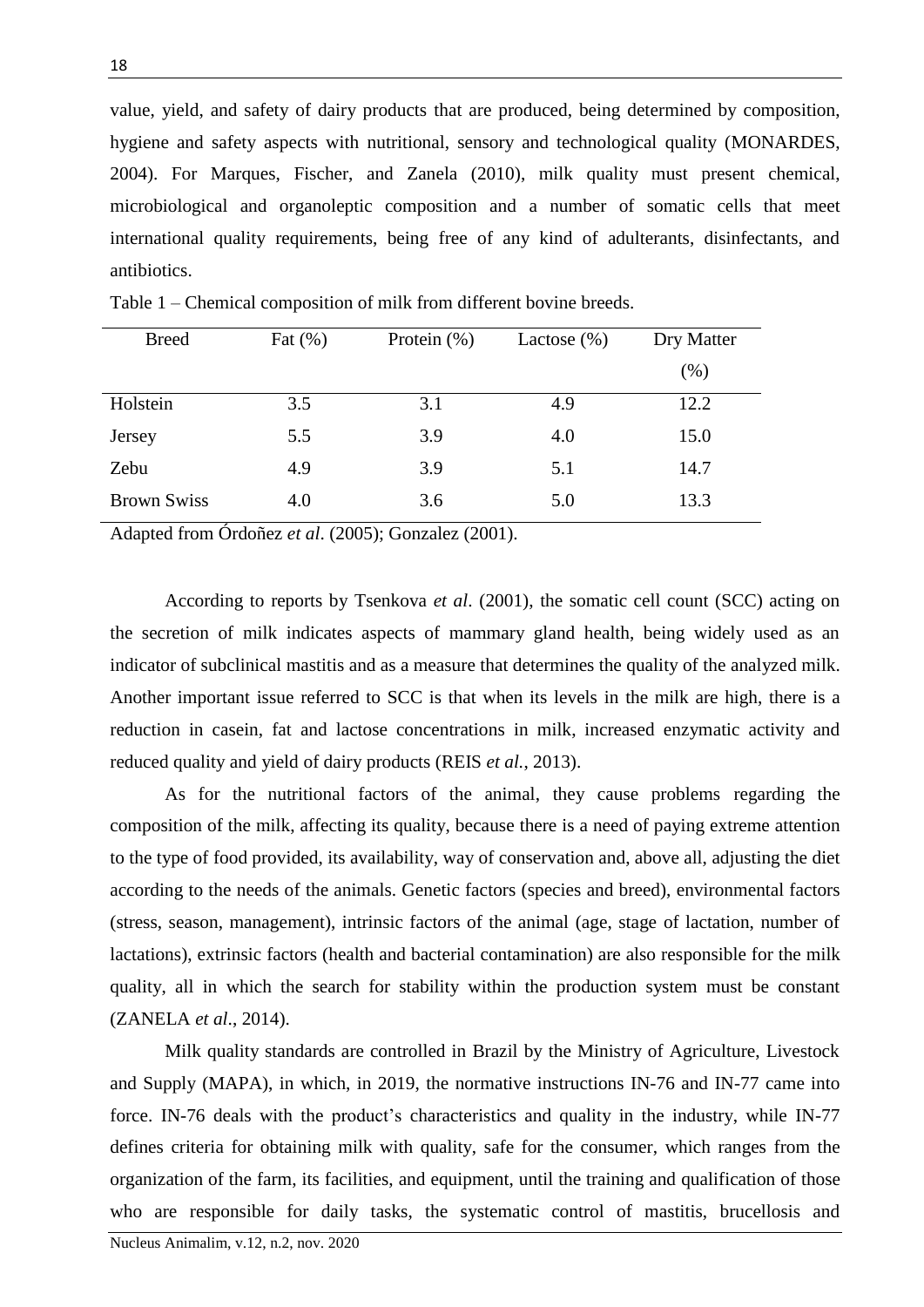tuberculosis (BRASIL, 2018). The minimum standards established for the industrial receiving of milk regarding its chemical composition are 3.0 % of fat, 2.9 % of protein and 8.4 % of defatted dry extract. The maximum number of somatic cell count (SCC) is 500,000 cells/mL $^{-1}$  of milk, and the total bacterial count (TBC) is  $300,000$  CFU/mL<sup>-1</sup> of milk. Regarding the physical characterization, milk must have a titratable acidity between 14 and 18 ºD and must be stable in an alcoholic solution with at least 72 °GL of ethanol (BRASIL, 2018).

## **Heat Stability of Milk (HSM)**

Milk stability is considered as the fundamental time for visual coagulation to occur at a given pH and temperature, and it is directly related to the ability of milk to resist coagulation at certain temperatures (LEITNER *et al.*, 2016). The heat stability of milk is multifactorial, being punctually linked to its protein structure, more specifically in the casein fraction, which is largely responsible for the physical structure of milk (HANUŠ *et al.*, 2018).

## **Thermal Treatment**

The dairy industry in Brazil has, regarding heat treatment, a need for application, but its intensity should be measured not to cause damage to the quality of processed food. UHT (Ultra High Temperature) milk, known as long-life milk, is homogenized for 2 to 4 seconds at a temperature between 130  $\degree$ C and 150  $\degree$ C by a continuous flowing thermal process, and then it is immediately cooled to below 32 ºC and packaged under aseptic conditions in sterile and hermetically sealed packaging (BRASIL, 1997). The heat treatment of milk is extremely intense and destroys opportunistic contaminating microbiotas, the pathogenic and sporulated ones, proving to the consumer to be a safe final product (HUPPERTZ, 2016). According to Fox's (1981) studies, milk, when subjected to heating, can be classified into five groups due to changes that precede coagulation: acid production, calcium phosphate precipitation, casein modifications, darkening reaction (Maillard) and interaction of sulfhydryl groups, including whey proteins or urea.

O'Connell & Fox (2016) concluded, in their studies, that the effect of the temperature influences milk constituents, causing significant variations in both protein and salt balance. Warming and denaturation of soluble proteins are observed effects that give rise to the βlactoglobulin/κ-casein complex, resulting in physicochemical disorders of milk (HANUŠ et al., 2018). In saline equilibrium, calcium phosphate precipitation occurs in association with the micellar phase and the reduction of soluble inorganic calcium and phosphorus contents. This loss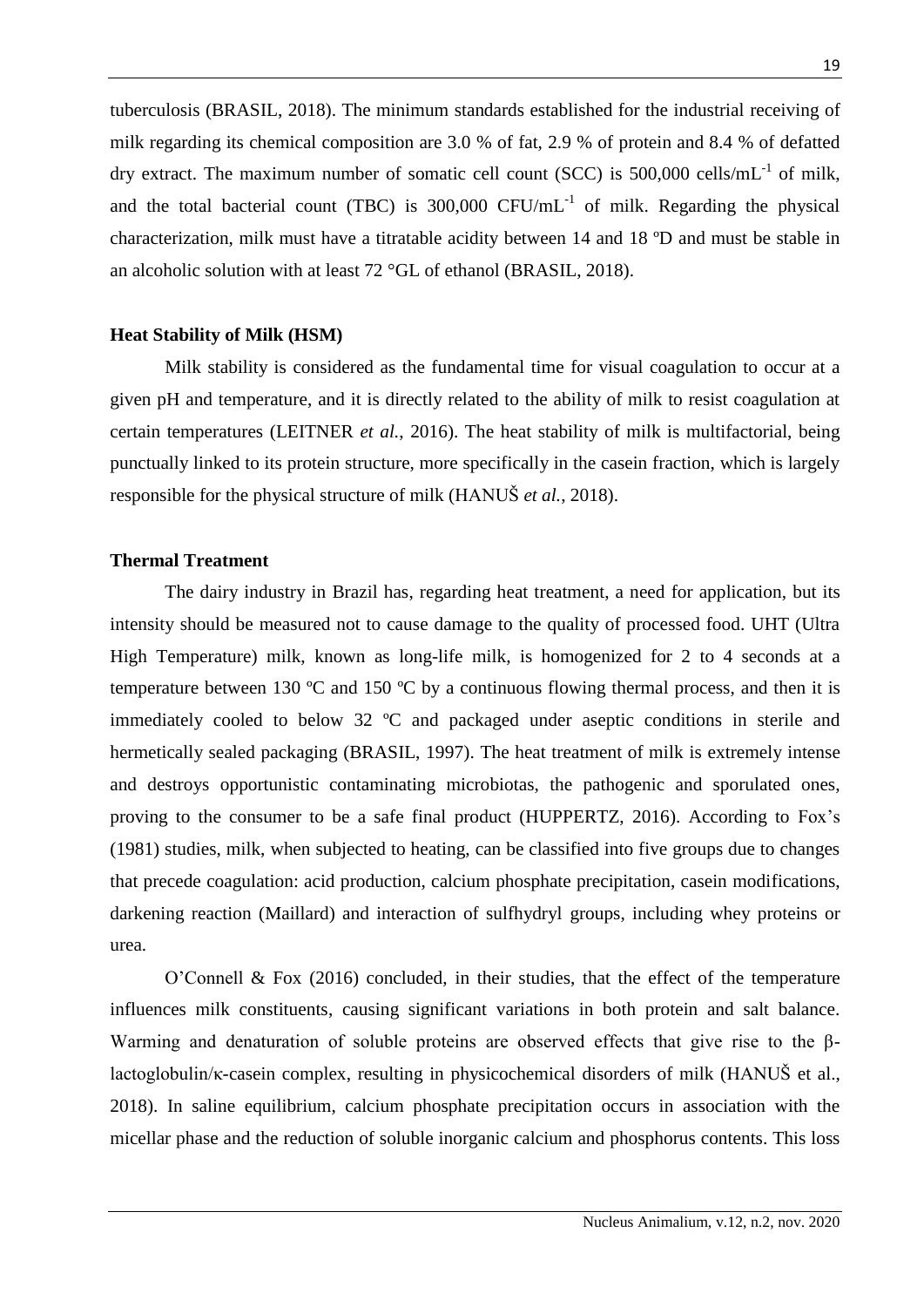of salt balance due to warming is only moderately recovered due to the solubilization of colloidal calcium phosphate fractions (CHAVAN, SEHRAWAT, MISHRA, & BHATT, 2016).

## **Intrinsic factors that affect the heat stability of bovine milk**

## **Casein**

Milk stability is due to the organization of caseins in micelles. Casein is one of the milk proteins and is synthesized in the epithelial cells of mammary gland and secreted in the form of micelle, and can be called phosphoproteins containing serine-linked phosphate radicals (P-se), present in several regions of the polypeptide chains, presenting more hydrophilic or more hydrophobic zones (amphipathic activity), being more susceptible to proteolysis (CHANDRAKANT; SINGH, 2018). The micelle represents 95% of the casein form in milk and are the main components responsible for maintaining the heat stability of milk (MURPHY *et al.*, 2016).

Somewhat, all fractions of casein seem to be involved with the term stability (caseins α, β, к and γ), especially K-casein, which, being on the surface of the micelle, interacts with other whey proteins and also with calcium, which promotes an electrostatic change, favoring the aggregation of casein molecules and facilitating their precipitation (O'CONNELL; FOX, 2016). To prevent precipitation of casein micelles, κ-casein plays an important role in stabilizing the micelle in the presence of calcium (CHANDRAKANT; SINGH, 2018). When water is added to milk or soluble calcium is decreased, casein stability increases because its micelle retains water equivalent to three times its weight, while maintaining stability (HUPPERTZ, 2016).

Another factor that impairs casein stability is the development of proteolytic psychrotrophic bacteria, which act at low temperatures (0 ºC to 15 °C), producing thermostable enzymes that eventually act on K-casein and destabilize the milk stored in the cooler (FAGNANI, BELOTI; BATTAGLINI, 2014). According to Gaucher, Mollé, Gagnaire, & Gaucheron (2008), the action of psychrotrophic protease enzymes occurs differently among fractions of milk proteins, with K-casein being the most susceptible to the action of these enzymes, whereas proteins of serum are resistant to protease attacks, as well as pH imbalances. Table 2, which is at the end of this research, shows the summary of some studies on casein behavior concerning milk thermal stability.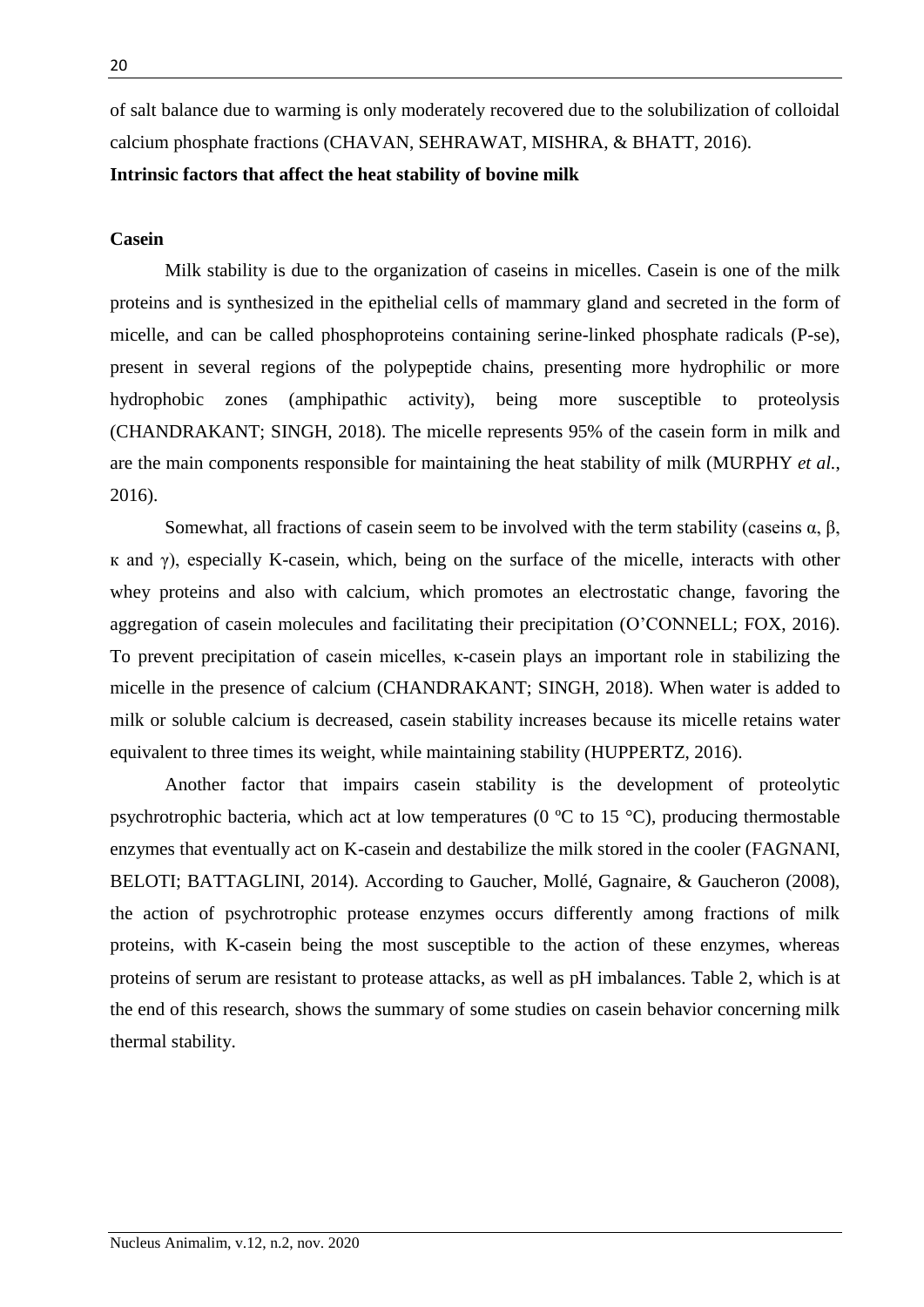Table  $2$  – Summary of studies of casein behavior in relation to milk thermal stability.<sup>a</sup>

| <b>Experimental approach</b>                                                                                                                                                                  | <b>Results</b>                                                                                                                                                                                                                                                                                                                                                                                                                                                                                                                                                                                                                             | Reference |
|-----------------------------------------------------------------------------------------------------------------------------------------------------------------------------------------------|--------------------------------------------------------------------------------------------------------------------------------------------------------------------------------------------------------------------------------------------------------------------------------------------------------------------------------------------------------------------------------------------------------------------------------------------------------------------------------------------------------------------------------------------------------------------------------------------------------------------------------------------|-----------|
| Lactation period                                                                                                                                                                              |                                                                                                                                                                                                                                                                                                                                                                                                                                                                                                                                                                                                                                            |           |
| 2 cows were in late lactation.<br>Plasmin                                                                                                                                                     | Two 6 weeks' periods. Period 1 Milk samples in mid lactation were more O'Connell et al. (2017)<br>cows were in mid lactation. Period thermally stable than in late lactation.<br>Milk produced during late lactation has a<br>higher plasmin activity, promoting hydrolysis<br>of casein, which may contribute to reduced<br>thermal stability.                                                                                                                                                                                                                                                                                            |           |
| protein-free or concentrated skim properties of the casein micelles.<br>milk.                                                                                                                 | It was added 6 mgL <sup>-1</sup> of plasmin to Plasmin activity markedly affected the heat Crudden et al. (2005)<br>examined its effect on the heat stability-pH profile of skim milk and serum<br>stability of raw, pre-heated, serum protein-free milk, apparently by altering the                                                                                                                                                                                                                                                                                                                                                       |           |
| activity.<br>activity and proteolysis.                                                                                                                                                        | Samples were incubated at 37°C for Plasmin-induced case in proteolysis was Gazi et al. (2013)<br>0, 3, 7 and 16 days, after which observed and the degree of hydrolysis was<br>samples were analysed for plasmin primarily correlated with plasmin activity,<br>plasminogen-derived which results in gradual loss of colloidal<br>stability of the micelles.                                                                                                                                                                                                                                                                               |           |
| Seasonal variation<br>Milk<br>samples<br>were<br>during a year.                                                                                                                               | collected Season did not influence the heat stability Lin et al. (2017)<br>monthly from a mixed-herd of characteristics of the milk, however ethanol<br>spring- and autumn-calving cows stability of autumn milk or winter milk at pH<br>7.0 was lower than that of spring or summer<br>milk.                                                                                                                                                                                                                                                                                                                                              |           |
| Transglutaminase<br>Heat-induced<br>coagulation<br>unconcentrated reconstituted skim stability of milk at pH <6.6.<br>determined<br>after<br>milk<br>was<br>incubation with transglutaminase. | of Treatment with transglutaminase reduced heat Huppertz (2013)                                                                                                                                                                                                                                                                                                                                                                                                                                                                                                                                                                            |           |
| pН<br>conditions.                                                                                                                                                                             | Fresh bulk raw milk was acidified The obtained suspensions were progressively Silva et al. (2013)<br>with HCl at pH 6.4 (T2), 6.1 (T3), demineralized and partial dissociations of<br>5.8 (T4) and 5.5 (T5), viewing casein micelles were observed. Suspensions<br>analyzed in terms of casein T1 and T2 were more stable than T3 which<br>molecules. Control milk suspension have an intermediate stability, and T4 and T5<br>(T1) was prepared in the same which were the most unstable. These decreases<br>of stability were related to the presence of<br>small casein particles and the quantitative<br>reduction of casein micelles. |           |
| Contamination<br>of the the<br>in the presence<br>4°C.<br>psychrotrophic<br>Pseudomonas fluorescens.                                                                                          | Fresh bulk milk was microfiltrated P. fluorescens induced instability in the Gaucher et al. (2011)<br>and then divided into two parts: one corresponding UHT milk during storage. This<br>served as the control milk and the instability was detected by the presence of a<br>second was incubated for 2 hours at sediment, a low value in the phosphate test and<br>formation<br>of<br>aggregates.<br>These<br>bacteria macroscopic instabilities were related to<br>decreases in the negative charge and hydration<br>of casein micelles.                                                                                                |           |
| liquefaciens,<br>a<br>milk. The enzyme was purified and of UHT milk destabilization.<br>added to microfiltered raw milk<br>before UHT treatment.                                              | The heat-stable protease Ser2 is A visual destabilization appeared after 8 days Baglinière et al. (2017)<br>secreted by the species Serrati of storage with the presence of sediment. This<br>psychrotrophic confirmed that the presence of the protease<br>bacteria frequently found in raw Ser2 in raw milk can be one of the main causes                                                                                                                                                                                                                                                                                                |           |

<sup>a</sup> Abbreviations are: HCl, hydrochloric acid; UHT, ultra-high temperature.

# **pH and Acidity of Milk**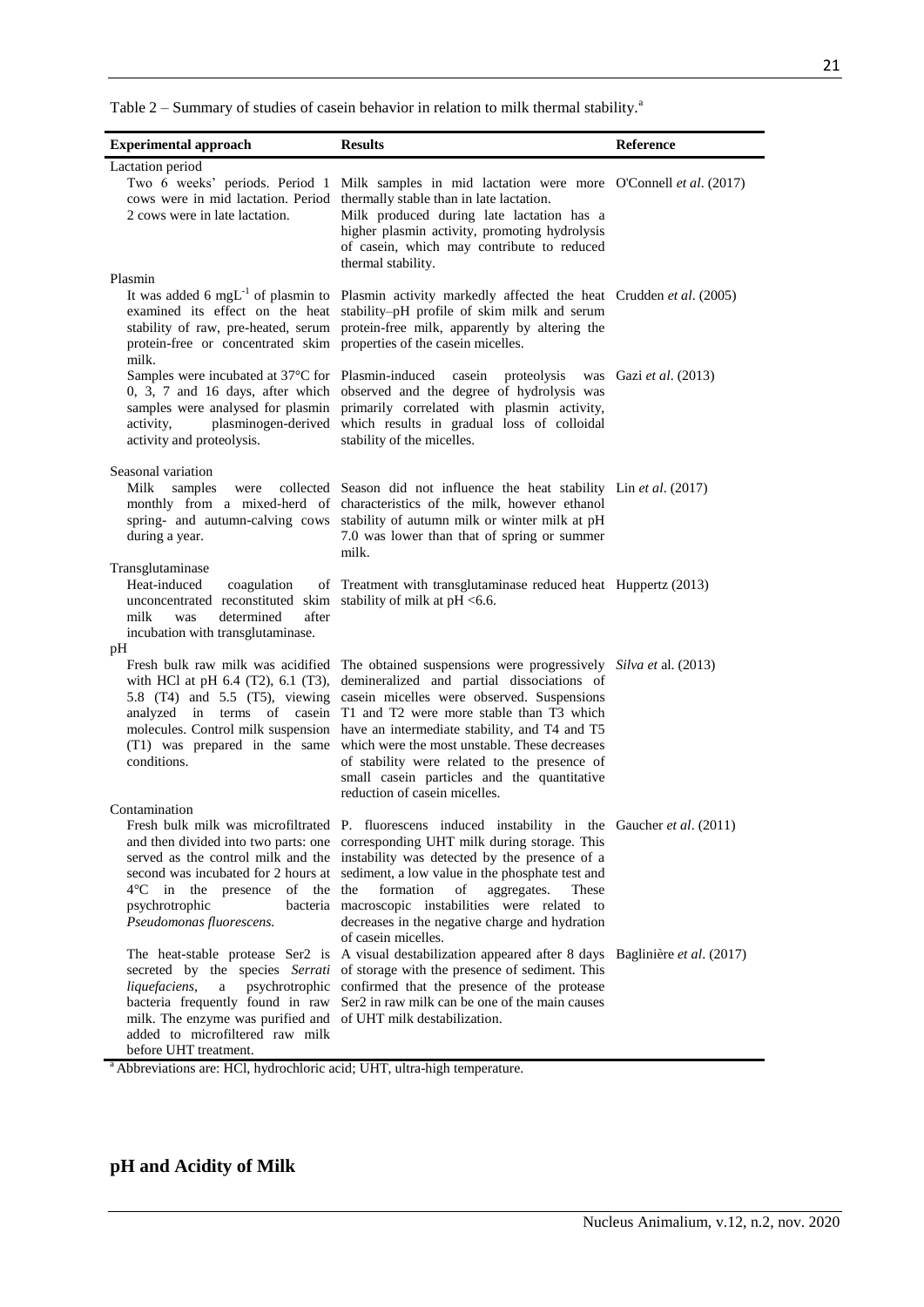Bovine milk has natural acidity formed from its acids and chemical composition, being considered normal levels of titratable acidity between 14 and 18 ºD, and pH between 6.6 and 6.8. (BRASIL, 2011). Some factors have direct involvement in the acidity of bovine milk, such as lactation period, inflammatory and infectious processes of the mammary gland, endogenous and exogenous enzymatic action, with minimal and distinct changes in the heat stability of milk (BARBOSA et al., 2008). The maximum point considered for milk stability is close to a pH of 6.7 due to the aggregation of whey proteins (albumin and globulin) with the micellar surface, but when the pH exceeds 6.9, there is a dissociation of whey proteins and also K-casein, reducing milk stability (SINGH, 2004; O'CONNELL; FOX, 2016). Milk heating processes interfere with its pH, given that lactose is broken down into organic acids, leading to a pH reduction and resulting in displacement of the maximum milk stability range (CHANDRAKANT; SINGH, 2018).

Casein is highly sensitive to acidity, as when milk becomes acidic, its positive ions neutralize the negative charge of casein, thus decreasing the repulsive force between molecules, favoring the association and making them less heat-stable (FOX; BRODKORB, 2008). By the time its isoelectric point is reached (pH 4.6), in other words, when total neutralization of negative casein charges occurs, the micelle flocculates and unite retaining fluid (serum). At the same moment, the contraction of the casein micelle begins, expelling the serum, causing dehydration and calcium output from the micelle (O'CONNELL; FOX, 2016). An acidic pH (below 6.5) reduces the ionic strength that maintains the micellar structure, shifting calcium from the colloidal phase to the soluble one, causing an increase in ionic calcium (BELOTI, 2015).

## **Ionic Calcium**

Ionic calcium has a high degree of importance, since it is considered the main factor of interference in milk stability, acting both in heat and ethanol stabilities, and it is distributed in three phases: colloidal, soluble and ionic (O'CONNELL; FOX, 2016). Approximately 70 % of the calcium is in the colloidal phase and in the form of calcium phosphate bounded to casein micelles. The remaining 30 % is in the form of solution, distributed among bonds with citrates and phosphates or as free ions (FAGNANI *et al*., 2014). The presence of salt in milk reduces the ability of casein to maintain its physical structure, and the mineral salt saline balance between both phases (colloidal and soluble) must be preserved. However, when an imbalance occurs, there will always have compensation, resulting in an increase in ionic calcium, which goes from the soluble to the colloidal phase, causing milk instability (HOLT, 2004).

Ion calcium levels are affected by various aspects, such as temperature, pH, milk storage time, while concerning animal factors, are affected by lactation time (cows in early and late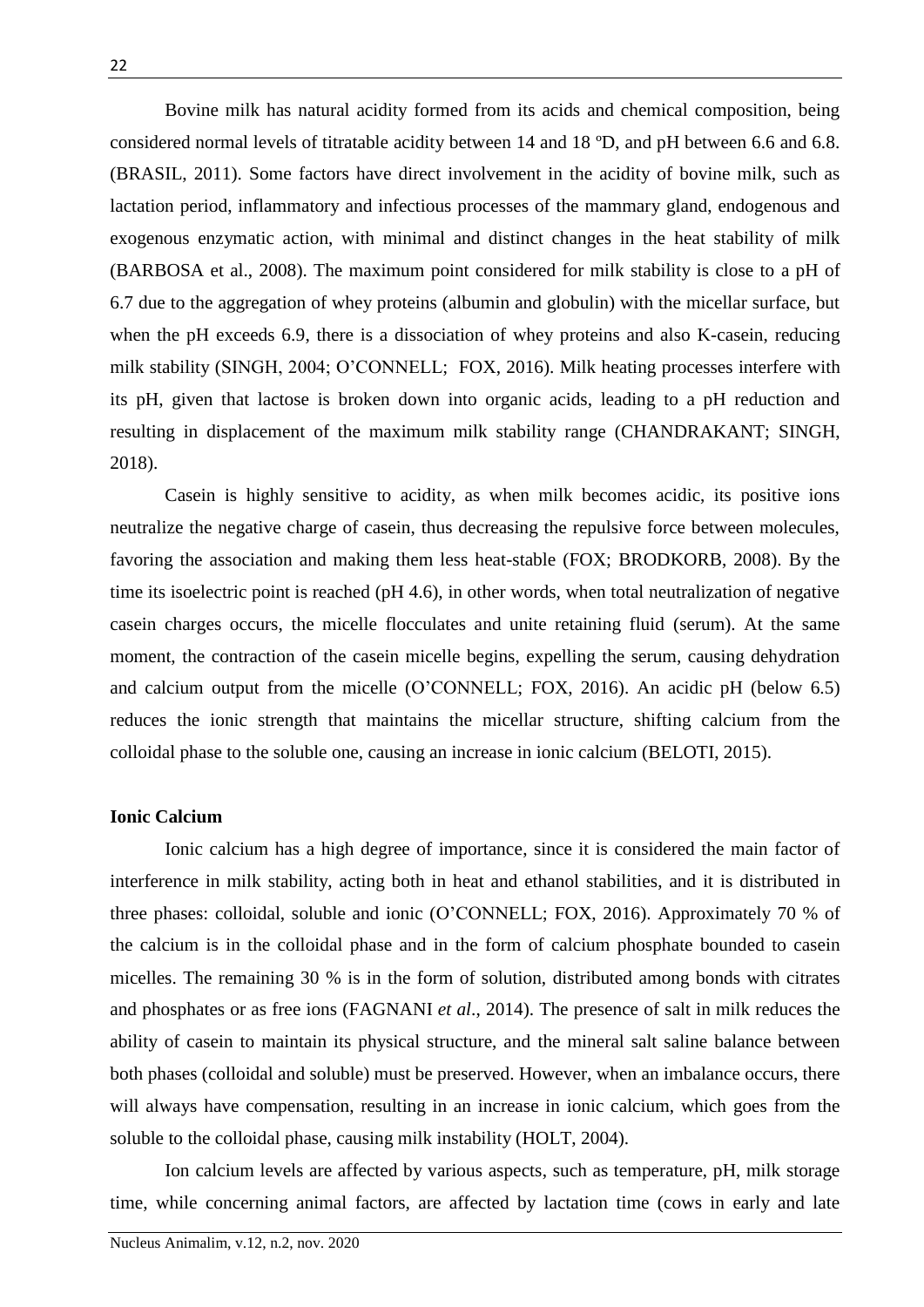lactation have higher levels of ionic calcium), the time between the collection of samples and measurement of calcium (levels may increase up to eight hours after collection) (BARBOSA *et al*., 2008). Changes in pH directly influence calcium mobilization from one phase to another. Reductions in pH cause calcium displacement from the colloidal phase to the soluble one, increasing ionic calcium (RENHE et al., 2018). Increased levels of ionic calcium in milk tend to increase ionic strength by binding ions to protein-charged groups, leading to reduced electrostatic repulsion that favors protein agglutination and reduces the stability of casein, stabilizing salts to maintain the integrity of the micelle (CHANDRAKANT; SINGH, 2018). When this type of electrostatic repulsion occurs, it leads to a micellar breakdown, which is a result of increased micelle hydrophobicity. When the level of calcium is reduced, there is an increase of negative charges of micelles, intensifying the repulsion between them, making precipitation difficult (BELOTI, 2015). This can be explained by the sensitivity of casein to calcium, as phosphoserine residues agglomerate and are negatively charged and bind to calcium, affecting the stability of micelle (CHANDRAKANT; SINGH, 2018).

### **Stabilizing Salts (Citrates and Phosphates)**

The mobility of milk salts in their soluble and colloidal phases establish direct equilibrium relationships with the stability of bovine milk, mainly due to the increase of calcium in the soluble phase and the decrease of phosphate and citrate activity (HUPPERTZ, 2016). According to Fox, (1981) about 94 % of citrate is found in the soluble phase, 85 % of which is associated with calcium and magnesium, but only 6 % is represented in the colloidal form, which contributes to the union of casein micelles, being synthesized inside the epithelial cells of the mammary alveolus (SILVA, 2012).

Warming milk at certain temperatures results in the loss of stability of casein micelles due to the interference on the saline balance of milk so that colloidal calcium and phosphate (before bounding casein) will separate from it and precipitate into the tricalcium phosphate form (BELOTI, 2015). Therefore, the dairy industry that uses UHT treatment in Brazil adds citrates and phosphates to milk, since they can increase the stability of casein, reducing its tendency to aggregation, coagulation, and precipitation (O'CONNELL; FOX, 2016). Animal feed is directly correlated with citrate levels, as forages are its main sources. Low bulk diets determine low citrate yields (SILVA, 2004). Phosphate establishes a reduction in ionic calcium in milk, thus ensuring increased stability, but its effect is short-lived compared to citrate, as it remains longer in the soluble phase (MELETHARAYIL *et al*., 2018).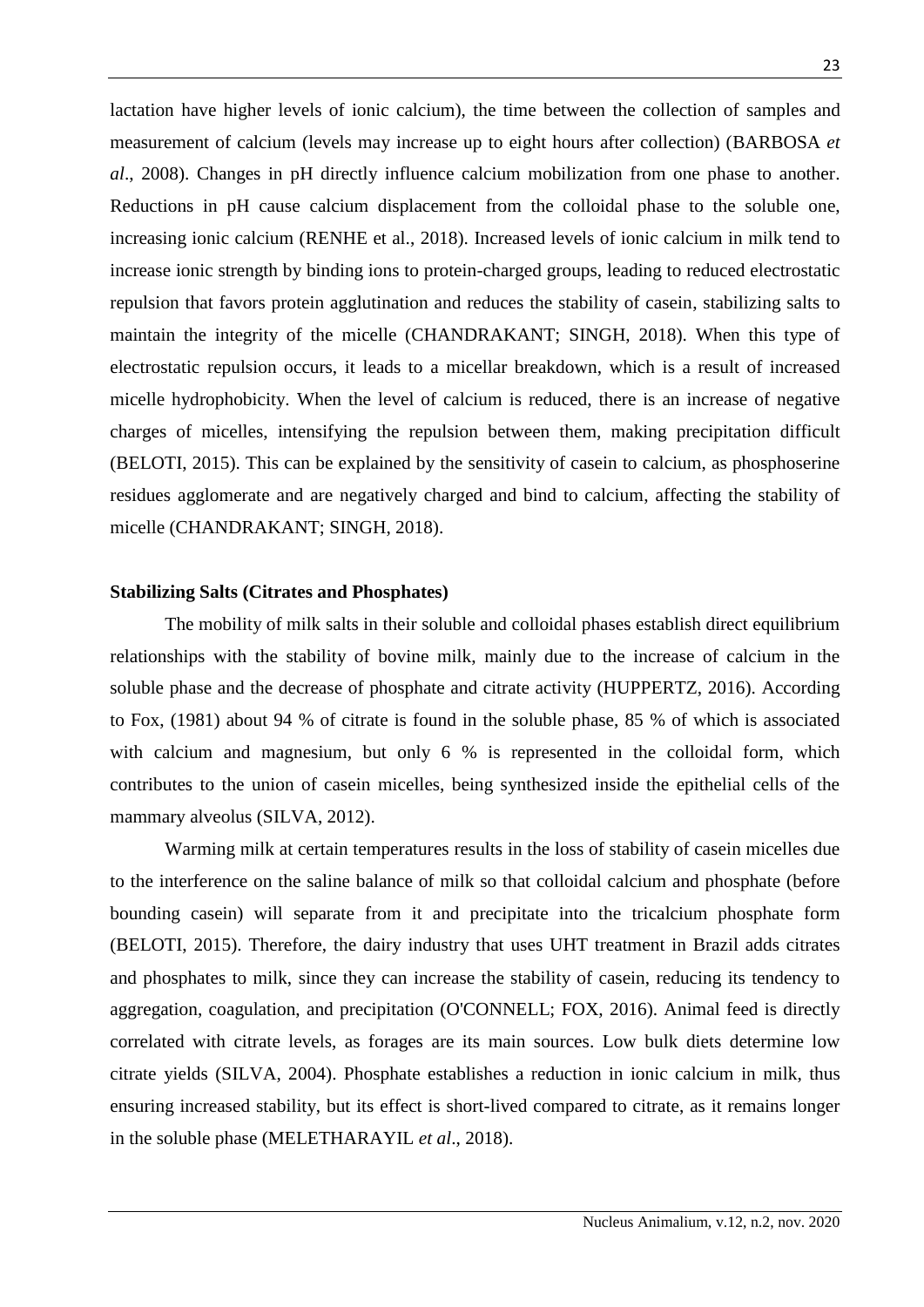Phosphates are divided into two groups in casein micelle – casein-bound covalent organic phosphate as part of the side chains of phosphoserine residues; and inorganic phosphate, in the form of calcium phosphate crystals that are displaced from the micelle by acidification and whose interaction has a more ionic characteristic than the covalent one (MCMAHON, 2010). The colloidal calcium phosphate bonds with the  $\alpha$ ,  $\beta$  and  $\kappa$ -CN fractions, which are responsible for micelle stability and are called crosslinking bonds, which manifest themselves as an agent that neutralizes residues of phosphorine, positively charging it, binding to negative sites by micellar calcium phosphate (GAUCHERON, 2005). This same author states that colloidal calcium bonds are broken when the milk is in an acid medium, being irreversible even if the pH is stabilized. All inorganic phosphate is solubilized at pH 5.2, with the destruction of inorganic micellar calcium phosphate, that is, calcium that is bound to inorganic phosphate and phosphoserine. At a pH of 3.5 calcium is fully solubilized (BELOTI, 2015). If there is no phosphate to remove soluble calcium, even at high pH, milk shows reduced stability against alcohol testing (FAGNANI *et al*., 2016).

#### **Seroproteins in Milk**

Certain factors that interfere with the way milk becomes unstable to heat treatment are linked to kappa-casein (k-CN) and soluble beta-lactoglobulin (β-Lg), as seroproteins end up denatured when heated and react with k-casein causing instability (SINGH, 2004; ANEMA & LI, 2003). The issue is because beta-lactoglobulin (β-Lg) is a thermolabile seroprotein, from its arrangement in sulfhydryl groups combined with its calcium sequestration capacity at a certain pH. Dissociation of β-Lg begins at temperatures between 30 ºC and 55 ºC, reaching its peak at 80 ºC and pH 6.5 or 60 ºC and pH 8.0, causing denaturation, which is one of the reasons for sedimentation problems in UHT milk equipment faced by the dairy industry in Brazil, requiring the use of stabilizers in the process (BELOTI, 2015).

#### **Urea Nitrogen in Milk**

High milk urea levels increase milk urea stability due to reduced acidity or transformation of urea into cyanate, which tends to react in the presence of protein increasing negative micelle charges, thus providing higher repulsion force, increasing thermal stability of milk (MARTINS *et al*., 2015).

N-urea levels in milk are directly linked to the feed that the animals are given to, always referred to the protein composition of the diet, in which a sample with a value above 3.2 % of protein should not exceed 18 mg/dL $^{-1}$  of urea nitrogen. Higher levels indicate an excess of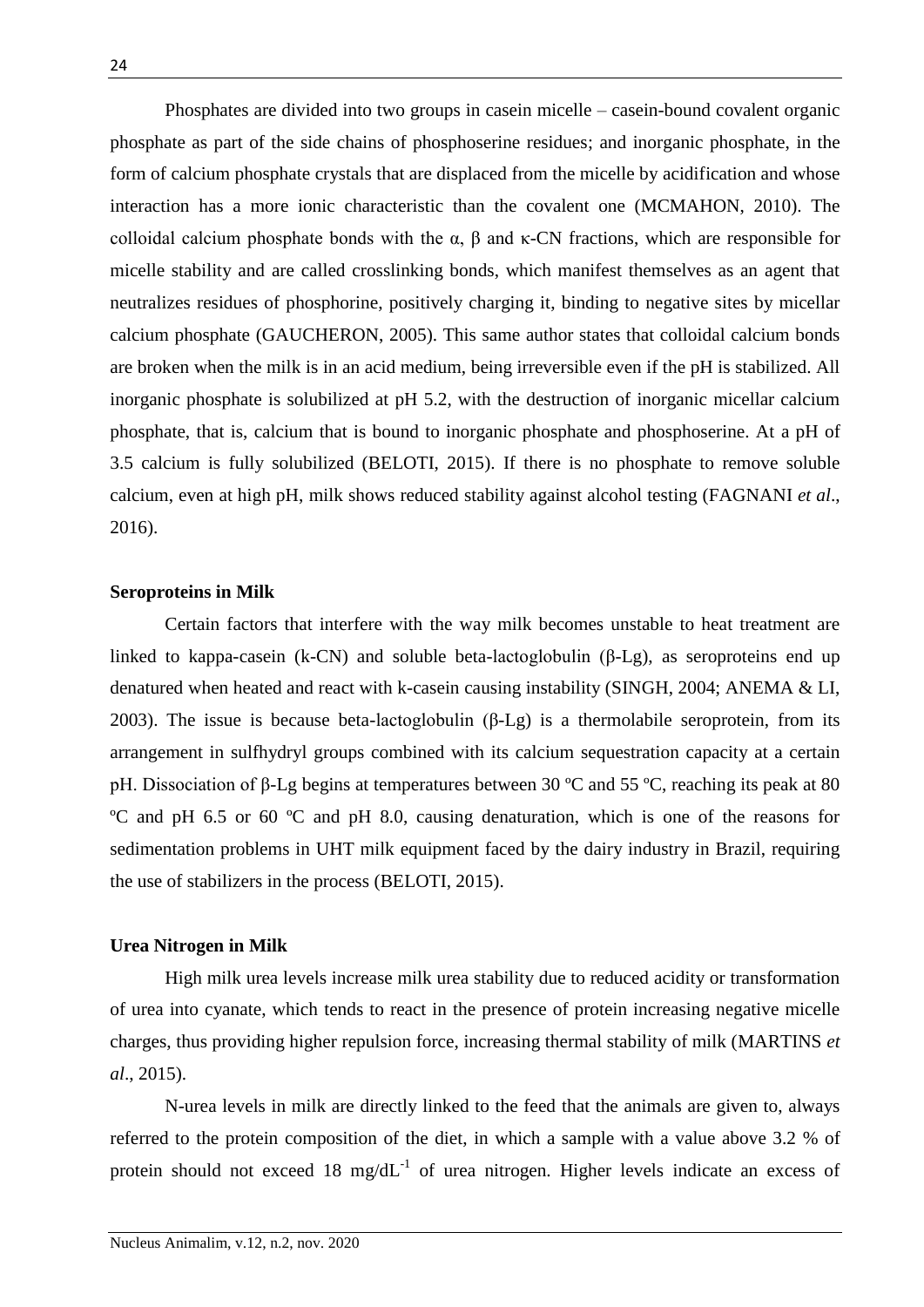degradable protein in the diet or a soluble carbohydrate deficit, even resulting in low lactose levels in the milk (PEREZ Jr., 2001; MARQUES *et al*., 2010).

As for the cheese industry, this increase in milk urea can become a problem, since it tends to reduce the clotting time, and the protein responsible for cheese mass is replaced by N-urea (BELOTI, 2015).

## **Lactose of Milk**

Being the main carbohydrate in milk, lactose determines its volume by representing 50 % of milk osmotic pressure, associated with sodium, chlorine and potassium ions in the mammary gland. Lactose drags about ten times its weight in water, and an increase in lactose concentration above 50 % of normal results in instability of type A milk at pH 6.4 to 6.7 and carries the minimum stability point to more alkaline pH values (SINGH, 2004). The addition of lactose to milk negatively interferes with its stability due to the increased rate of pH reduction by the transformation of lactose into lactic acid when milk is outside the minimum stability pH range (6.6 to 6.8), where the decrease in stability is also due to the increase in ionic calcium concentration, taking into account the temperature conditions in which this milk is stored (CHAVEZ *et al*., 2004).

#### **Bovine Milk Temperature**

Some aspects of milk stability are related to the temperature at which milk is subjected. Fagnani, Battaglini, Beloti, Urbano, & Bronzol (2016) pointed out the reduction of k-casein fraction stability with ionic calcium content due to the cooling time of the milk sample. According to the same authors, cooling causes changes and disorganization in saline balance (P and Ca) between micelles and soluble phase, increasing serum calcium, phosphorus and casein concentrations, and pH increases rapidly  $(0.3 - 0.4$  pH unit between 38 and 6 °C). Micellar casein at 20 ºC represents 93 to 95 % of the total milk casein, but if refrigerated at 2 ºC becomes 80 to 85 %, causing an imbalance between caseins and directing the soluble phase, reducing the average diameter of the micelles (HUPPERTZ, 2016). Milk preheating alters milk stability in the pH range from 6.4 to 6.8 due to changes in the system's ionic balance by temperature-induced calcium phosphate precipitation (FAGNANI *et al*., 2014).

These events directly affect the dairy industry, as they result in changes in technological properties, such as increased coagulation time, changes in curd consistency and reduced yield of cheese production up to 10 %. A possible solution to restore its properties is the use of prematuration, adding calcium chloride  $(CaCl<sub>2</sub>)$  mixture for initial pH adjustment (BELOTI, 2015).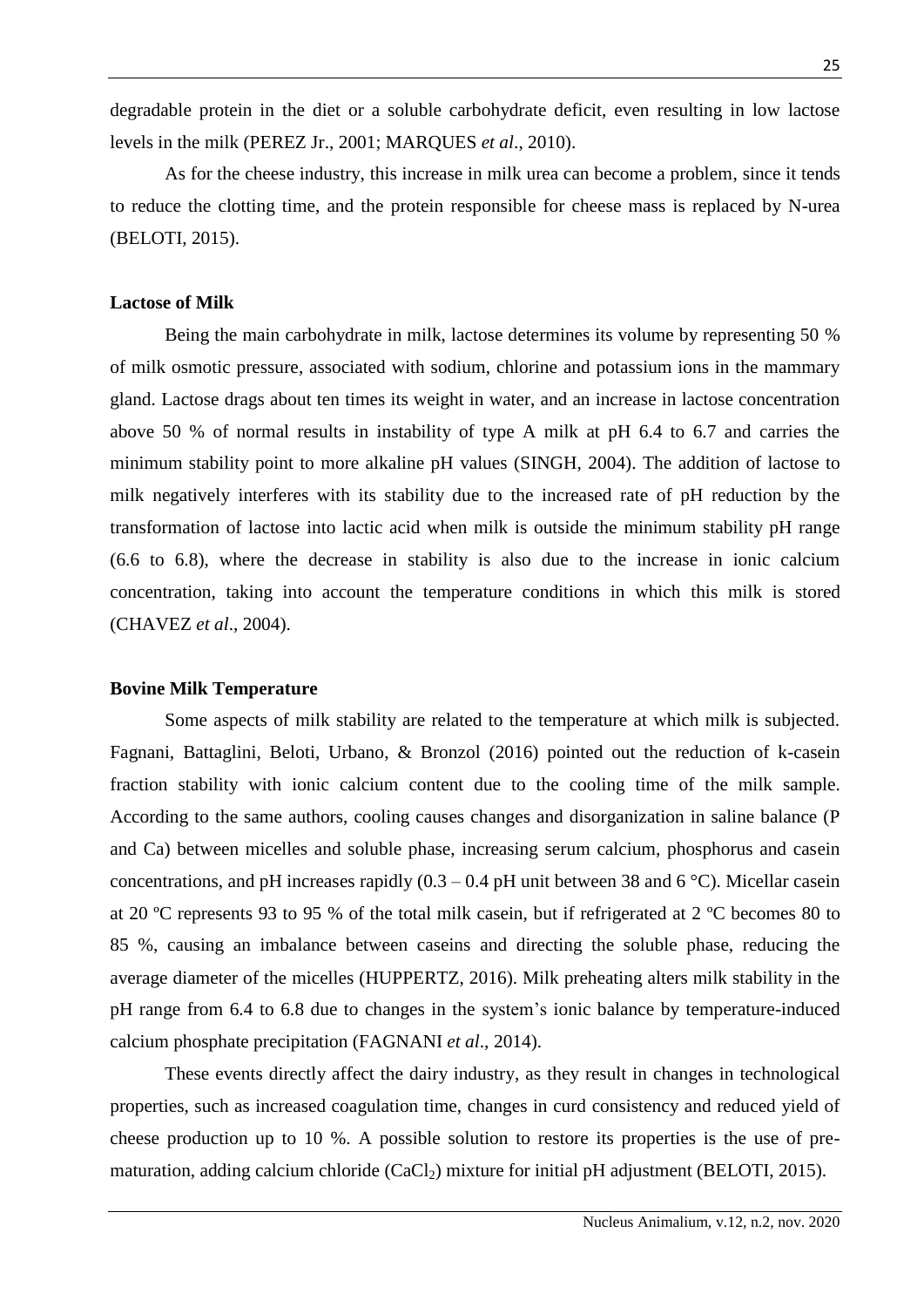#### **Plasmin**

Bovine milk contains the complete plasmid system: plasmin, plasminogen, plasmin activators (PAs), and plasmin and PAs inhibitors (KELLY; MCSWEENEY, 2003). Plasminogen is activated in plasmin by PAs, which are divided into two main classes, the urokinase (u-PA), associated with somatic cells, and the tissues (t-PA), associated with casein micelles (WHITE *et al.*, 1995). Unlike other structures of the plasmid system, plasmin and PAs inhibitors occur in the serum phase of milk (WEBER; NIELSEN, 1991).

Plasmin is a technologically important structure in bovine milk, as it reduces the quality of dairy products.  $\alpha_{s1}$ -casein is susceptible to plasmin proteolysis, while  $\alpha_{s2}$ -casein and β-casein are used as substrates. Plasmin activity drives effects on milk and dairy products, such as shorter rennet coagulation time, reduced curd firmness, lower cheese yield, UHT milk gelation over time, development of bitter milk flavors and degradation of casein-based products during storage (MARA *et al.*, 1998; CRUDDEN, 2005).

#### **Extrinsic factors that affect the heat stability of bovine milk**

## **Lactation Period**

The lactation period of the animal has a direct influence on the heat stability of milk due to changes in its constituents since during lactation the potassium and lactose proportions are constantly decreasing, peaking at the beginning and decreasing until the end of lactation. direct binding to the cow's nutritional factor. For chlorides and sodium, levels start to low and rise, peaking at the end of lactation (O'CONNELL; FOX, 2016). As a consequence of these occurrences, there is a protein concentration in the milk, increasing the formation of the β-Lactoglobulin/κ-casein complex, and calcium and phosphorus follow the same pattern, in which ionic calcium has an increase in the beginning and end of lactation, interfering in the stability of milk (BARROS, 2002).

### **Herd Nutrition**

Another factor directly linked to milk stability is the feeding that lactating animals receive, in which the compensatory capacity of the animal's organism should reduce the effects of nutritional imbalances on milk stability. Feed restriction of animals from alcohol test is negatively seen in numerous studies in the literature (GABBI *et al*., 2016) (will be approached in item 4.2.3), and a small number of studies that elucidate the relationship between nutrition and the heat stability of milk (ZANELA *et al*., 2014). According to Murphy, Martin, Barbano, & Wiedmann, (2016), low serum glucose levels would be the triggering factor of milk instability,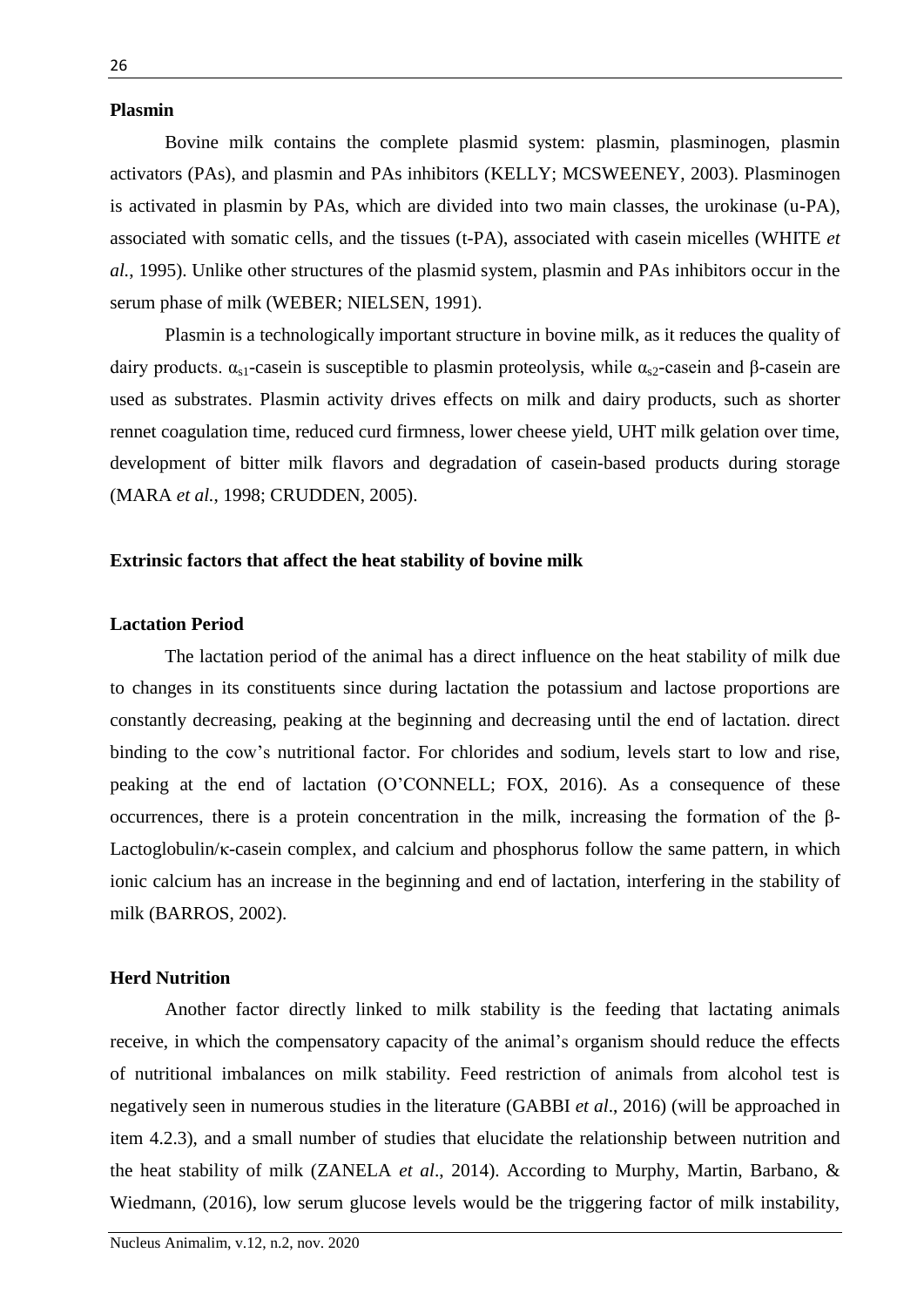which is confirmed by the reduced lactose levels. Another factor is that diets that lead to lower intake of citric acid precursors will determine a lower level of produced citrate, which strongly interferes with milk stability (ZANELA *et al*., 2009).

### **Bovine Breed**

High-production Holstein cows are more likely to show changes referred to the heat stability of milk (PONCE; HERNANDES, 2001). This breed has a lower frequency of allele B for k-casein when compared to Jersey cows. According to the studies of Robitaille, Britten, & Petitclerc, (2001) with the expression of B alleles greater than alleles A has, there is a positive imprint to ensure greater milk stability against alcohol testing because it needs higher concentrations of ethanol to produce any type of instability in milk proteins.

Regarding breeds with crossbreed *Bos taurus taurus* vs *Bos taurus indicus*, in a study carried out by Botaro *et al*. (2009), the milk produced by Holstein cows was more stable to the alcohol test when compared to Girolando cows, besides presenting higher presence of B allele than the crossbred milk.

## **Mastitis, Somatic Cell Count (SCC) and Total Bacterial Count (TBC)**

Animal health is directly related to the thermal stability of milk. Animals with mastitis elevate the passage of sodium chloride directly from blood to milk, causing disorganization of the salt balance. Mastitic milk is three times more likely to be unstable when compared to healthy cow milk, and the increase in milk pH is responsible for this occurrence, due to the greater permeability of the mammary epithelium to small particles and ions, as mastitis modifies the vascular permeability of milk-secreting cells, (Na, Cl, P and K) (FAGNANI *et al*., 2014). Mastitis, when established in animals, tends to elevate undesirable characteristics of milk, such as proteolytic enzymes, salts, and rancidity and reduces desirable protein, fat and lactose levels, as well as cheese production and heat stability (OLIVEIRA *et al.*, 2013). The reduction in lactose concentration caused by mastitis due to breast tissue damage decreases the capacity of synthesis by the glandular epithelium, affecting the volume of milk produced (LEITNER *et al.*, 2016).

Milk with high somatic cell index (SCC) has high enzymatic activity, with increased proteolysis and lipolysis in the udder, both before milking and after the animal is milked. Somatic cell lysosomes are provided with proteolytic enzymes, such as cathepsin D, which from K-casein can produce caseinmacropeptide, which in high concentration ends up causing milk coagulation (HUPPERTZ, 2016).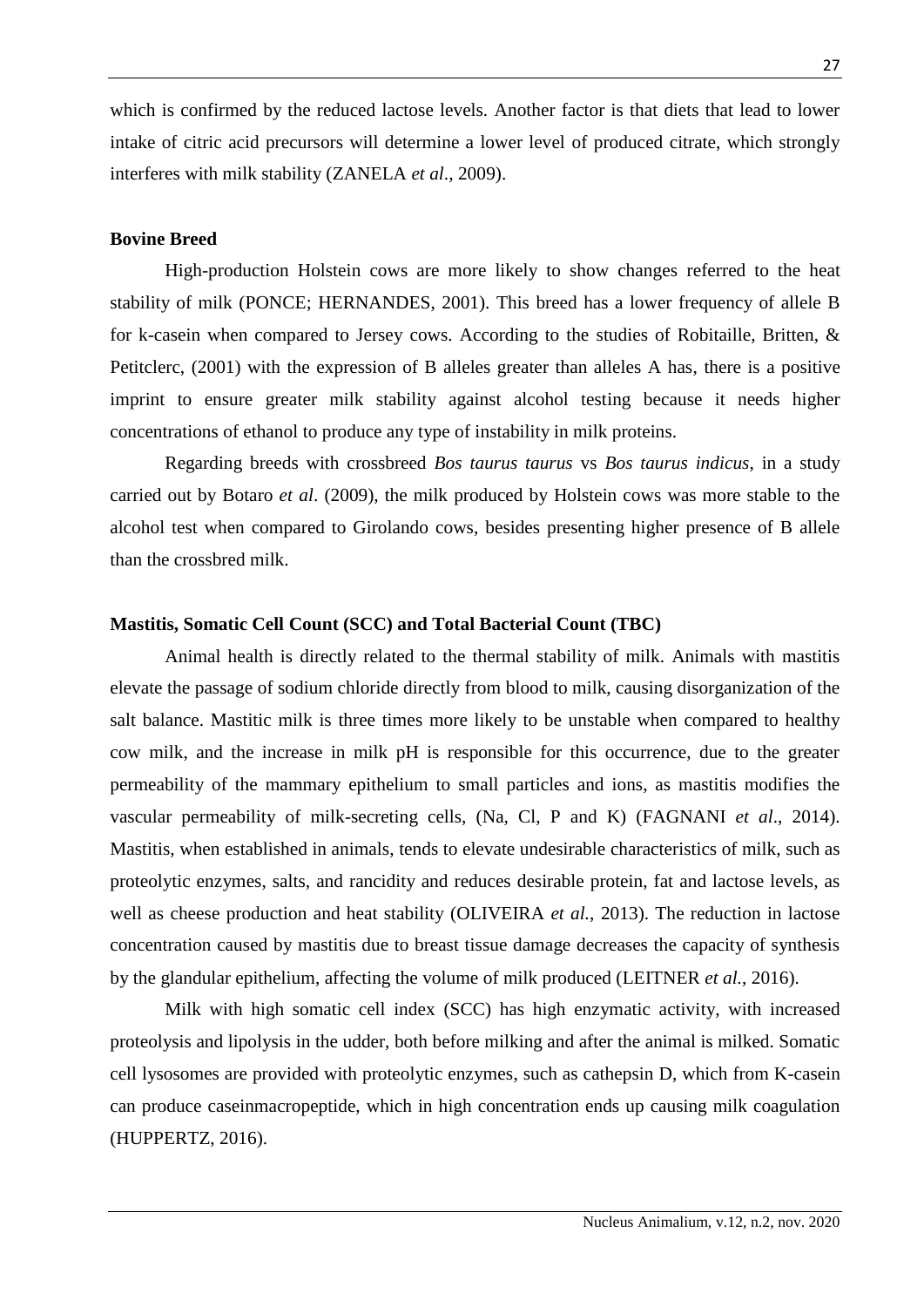High levels of total bacterial count (TBC) interfere in the composition of bovine milk, causing an increase in the concentration and passage of blood proteins and a reduction in lactose (BUENO, 2008). When milk TBC increases, there is also an increase in the action of proteolytic enzymes, which will modify the structure of casein micelles and reduce the repulsion capacity between them, generating heat stability disorders (SILVA, 2004). When we talk about levels of SCC and TBC, we need to emphasize that they will not always be correlated, because the microorganisms have a great reproductive capacity, which may be a reflection of the mastitis scenarios or poor quality of the water used in the hygiene of the utensils. Or even failure of the milk cooling system (RAMIRES *et al*., 2009; WINK; THALER NETO, 2009).

### **Alcohol/Alizarol Test in Dairy Industry**

In the late nineteenth century, one of the main problems in the dairy industry was the uncooled milk that turned sour. The researchers of that time sought to solve this problem through a detection method of this fermented milk. A German researcher called Martinn, concluded in his experiments, in 1890, that by mixing equal parts of milk and alcohol, he could find acidity of microbiological origin. In the following years, the researcher Wilhelm Morres, in 1910, added to the test a color indicator, the alizarin dye (able to infer milk pH by colorimetry). Thus, the first milk quality test was created, providing safety to the industry, since if the tested milk formed lumps (coagulation) it would be sour and could not be industrialized (DEETH; LEWIS, 2017). The test of alcohol or alizarol was of great value to the world dairy industry because it made it possible to prevent acidic milk, such as colostrum or mastic milk from being processed, thereby reducing quality problems and coagulation in the heating plates of the dairy pasteurizer. Consequently, 1930 brought with it the best test to measure the thermal resistance of milk, because, by logic, if it coagulated in alizarol the same would happen in the pasteurizer. The following year, the reliability of the alcohol test was cast in doubt by Ramsdell, who concluded that no researcher could prove that this test was reliable in determining whether or not milk could withstand heating. Almost two decades later, Davis and White (1956) found no relationship between thermal stability and ethanol stability, suggesting that the thermal stability of milk is not only related to bacterial acidity, but other factors interfere in protein stability.

Nowadays, the first test that milk is subjected to after being milked and properly cooled is still the alcohol or alizarol test. Its application is done in the dairy farm, being a decisive instrument for quality milk approval and subsequent charging for dairy (ZANELA; RIBEIRO, 2018). This test evaluates the stability of milk proteins, which, when subjected to the dehydration caused by alcohol, is possible to estimate the resistance of milk to heat treatment in the industry, since milk with low hygienic quality during its production may present reduction of pH by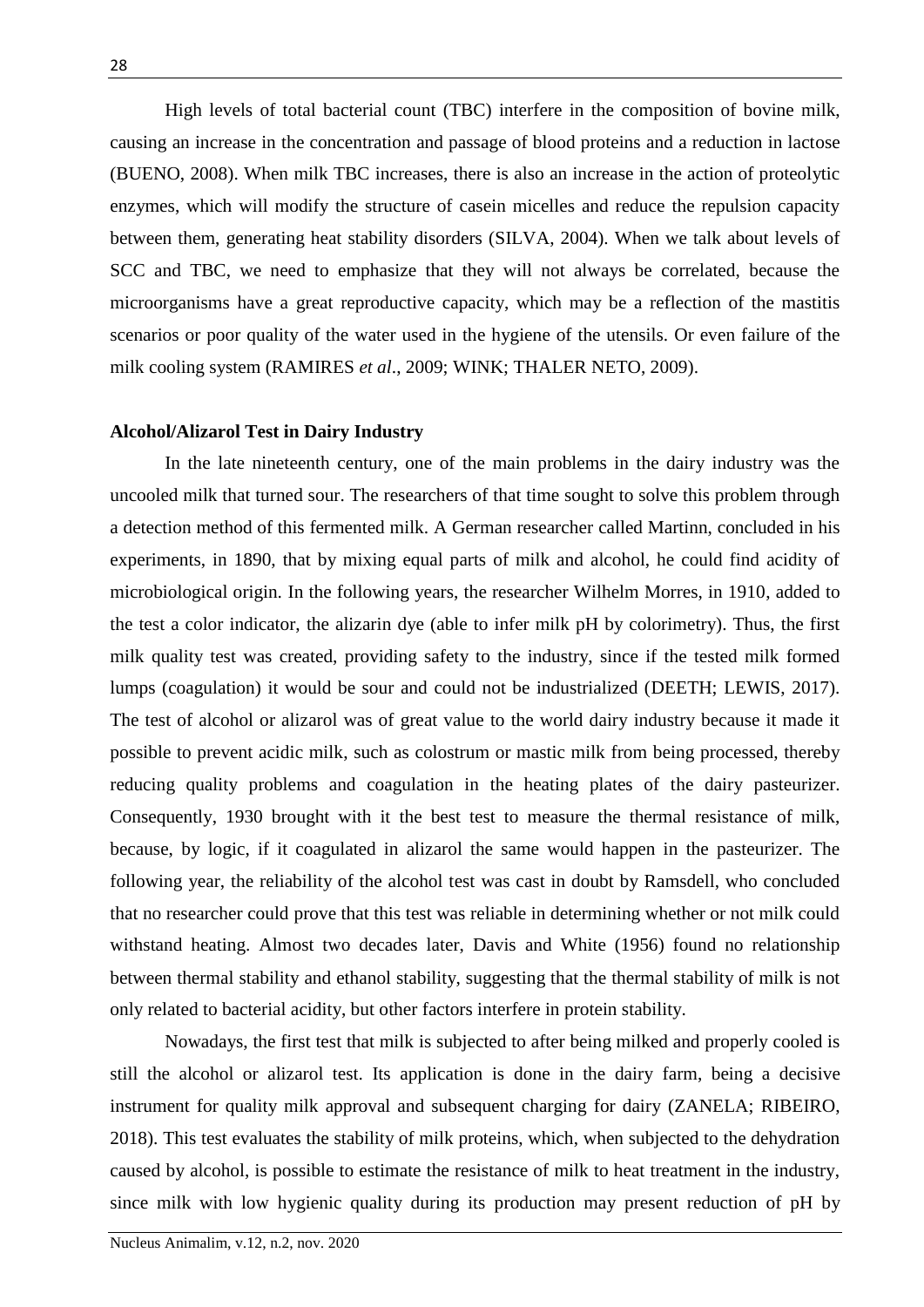lactose fermentation in lactic acid, thus resulting in increased protein instability (OMOARUKHE *et al*., 2010). One reason why this test is still widely used in some Latin American countries, in Africa, and the Far East by the dairy industry is because of its low cost coupled with the speed and simplicity of execution in regions with large number of low technological dairy farms (KASSA *et al.*, 2013; HORNE, 2015; RATHNAYAKE *et al.*, 2016).

Alcohol test is regulated in Brazil by the Industrial and Sanitary Inspection of Animal Products (Riispoa) since 1952. In 2002, the country introduced the National Milk Quality Improvement Program, supported by Normative Instruction No. 51 (BRASIL, 2002) of the Ministry of Agriculture, Livestock and Supply (MAPA). In 2011, the NI-51 was replaced by the NI-62 (BRASIL, 2011). Nowadays, the national legislation in force is NI-76 and NI-77, which establishes technical regulations of milk production, quality, collection and transport to the industry, where specifically NI-76 has parameters from production to reception in the industry, and NI-77 is responsible for the criteria for approving it into the industry until it is shipped (BRASIL, 2018). According to NI-76, moments before the milk is loaded on the farm, it must be shaken before the alcohol test (with a minimum concentration of 72 °GL) and must be stable to the test (negative result). However, graduations of 76; 78 and up to 82 °GL of alcohol have been used by various industries, hoping to select better quality milk.

The alcohol test consists of mixing equal parts of milk and alcohol in the salut acidimeter (Figure 1). It is a way to evaluate the formation of clots or lumps in the milk, since the added ethanol causes changes in the K-casein layer, reducing micellar charge and calcium phosphate precipitation, occurring coagulation (STUMPF *et al.*, 2013). In general, with this addition of alcohol to milk, there is a reduction of the dielectric constant of the medium, providing interaction between charges on the most superficial part of casein, decreasing the negative micellar charges and their repulsion force, promoting coagulation, which means that alcohol neutralizes the negative charges of milk proteins.

Figure 1. Acidimiter of salut (ethanol pistol) used to perform the test.



Photo: ZANELA; RIBEIRO (2018).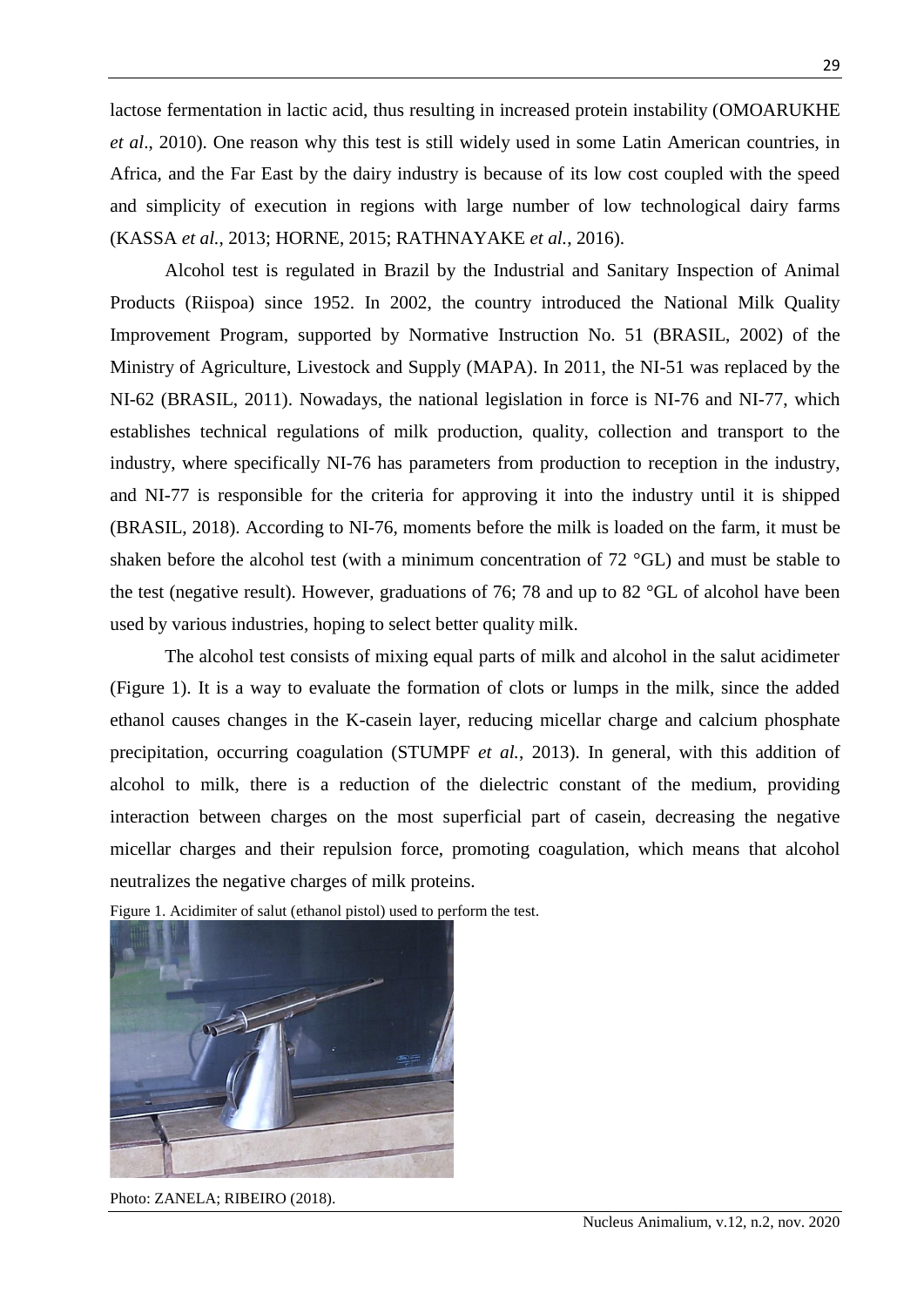Milk is considered stable when there is no precipitation (Figure 2), but when the result is positive to the alcohol test, the carrier rejects it, not collecting it, causing damage to both the farm and the industry that has reduced its volume milk intake.

Figure 2 Stable milk on the left, unstable milk on the right with clots.



Photo: ZANELA; RIBEIRO (2018).

The alcohol test with alizarol (Figure 3) has the presence of the alizarin coloring, which reacts by changing color according to the pH in milk, allowing simultaneous observation of casein flocculation and color turning due to pH change. It consists of mixing in a test tube 2 mL of milk, 2 mL of 0.2 % alizarin coloring and 0.1 % of alcohol (TRONCO, 2013). When the pH is too acidic or basic, the change in color is easily noticed, otherwise, when it is in the normal pH range (6.6 to 6.8), the change in color is small, causing doubts and uncertainty in the evaluation of the results (ZANELA; RIBEIRO, 2018).

Figure 3 Ethanol test with alizarin.

 $pH=7.0$ pH $pH = 6.6$ 

Photo: SANTOS; SILVA (2013).

Nucleus Animalim, v.12, n.2, nov. 2020 The pH of the alcoholic solution used in the alcohol test may bring false-positive results if this parameter is not adjusted to near neutrality. Vizzotto *et al*. (2012) evaluated alcoholic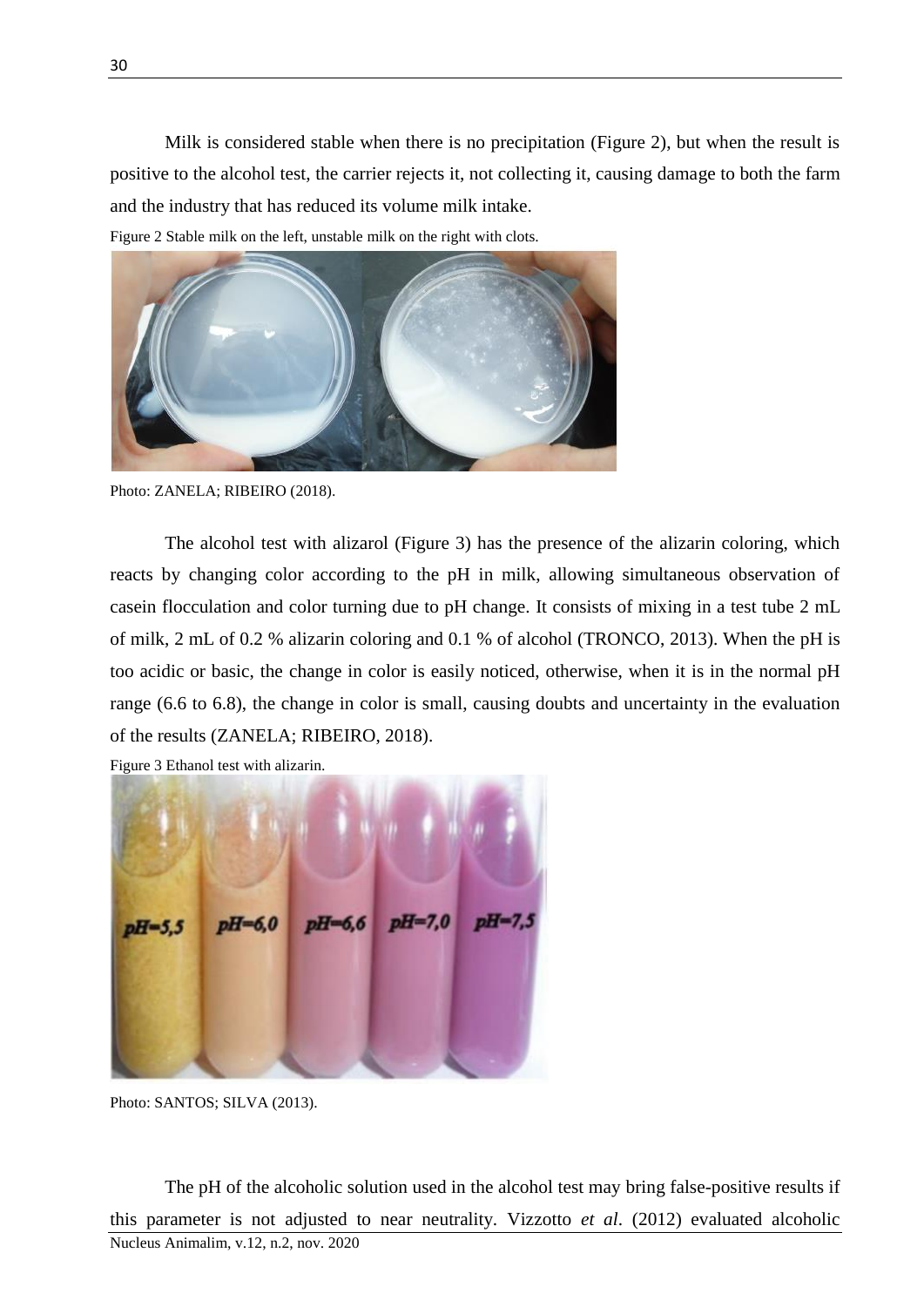solutions with ethanol concentration ranging from 68 to 92 °GL without pH adjusted and alcoholic solutions with pH adjusted (close to neutrality: 6.9 to 7.1) at the same concentrations. The authors observed that extremes (both low and high pH) increased the frequency of positive samples over the adjusted solution. Another key issue in this test is the need to dilute alcohol to the correct concentration (volume/volume) and maintain this concentration until it is used, as a slight elevation of 1-2 °GL can produce quite different results. This fact explains why the results using 72 °GL alcohol is different from those using 74 °GL in the alcohol test (TRONCO, 2013).

When milk is considered normal without coagulation (pH 6.6 around neutrality), it acquired a reddish brick color (titratable acidity 14 to 18 ºD). Milk samples with pH 5.5 and 6.0 are highly acidic (above 21 ºD) and are yellowish with coagulation. However, milk samples with high pH, 7.0 to 7.5 (alkaline milk) are violet and purple. This correlation of pH and visually made colors can be misjudged between analyzes, damaging the dairy sector.

### **Relation Between Heat and Ethanol Stability of Milk**

Industry in this test uses the alcohol concentration proportional to the rigor, with which it is desired to subject the milk to heat treatment in the processing industry, so coagulation tends to occur due to high acidity or saline imbalance when promoting the destabilization of micelles by alcohol. According to Tronco (2013), the higher the alcohol concentration, the better the product's thermostability and the better the milk conservation conditions. However, according to the studies by Machado, Fischer, Stumpf and Stivanin (2017), this correlation of increased alcohol content and increased heat resistance is not true. This correlation was widely questioned by authors seeking to assess whether the alcohol test could measure heat resistance of milk, but they have always come to low correlations, making this prediction uncertain (CHEN *et al*., 2014; HORNE, 2016; DEETH; LEWIS, 2017). During the heating process, a series of chemical changes occur, generating basic differences between the thermal stability of milk and the stability of alcohol, where seroproteins act on the stability of milk, forming the β-lactoglobulin/κ-casein complex, while pH interferes over calcium composition in different phases of the alcohol test (CHRAMOSTOVÁ *et al.*, 2016). Horne and Muir (1990), when comparing the heat stability of milk compared to the alcohol test, found similarities between the methods in the pH adjustment and responded, at least qualitatively, in the same way to the increase or decrease of available calcium. Negri, Chavez, Taverna, Roberts, and Speranza (2001), when evaluating alcohol-stable milk samples at 78°GL, submitted to heat stability test and presented longer coagulation time than alcohol-unstable milk samples at 72 °GL.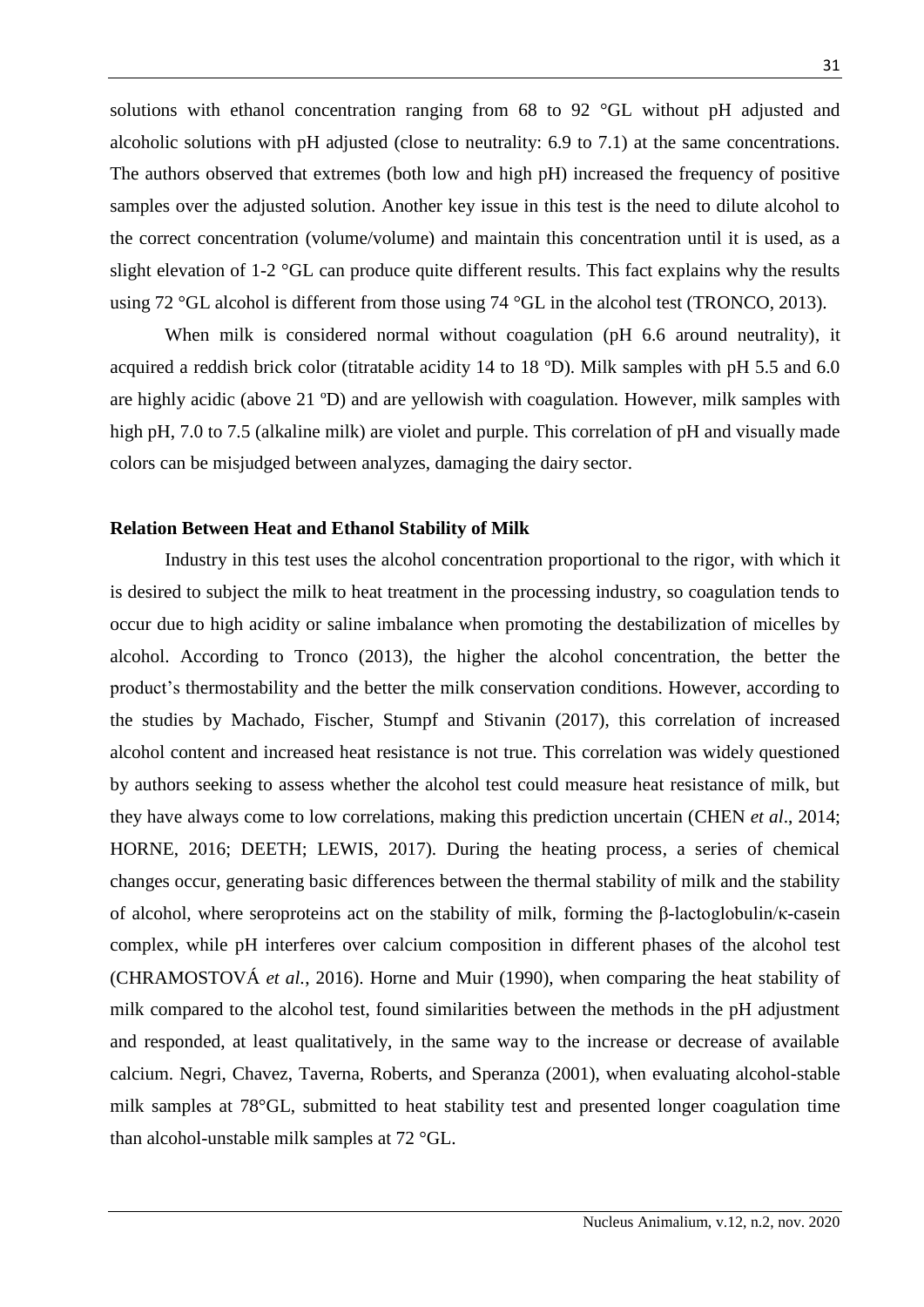Alcohol test, however, has shown positive results in milk with acceptable pH and acidity values (pH of 6.6 to 6.8 and/or titratable acidity of 14 to 18 °D) and SCC and TBC within the appropriate values (COSTABEL *et al.*, 2009). According to Oliveira *et al.* (2011), 40 % to 50 % of milk samples presenting acidity within the acceptable values, precipitate in the alcohol test, being the farm penalized. Studies conducted by Molina, González, Brito, Carrillo, and Pinto, (2001) and Silva *et al.* (2012) demonstrated that the progressive increase in alcohol content increased the number of positive samples of milk to the alcohol test. Evaluating these events, the way the alcohol test is used by the industry should be reevaluated, as it ends up penalizing the farm with false-positive results.

These results are due to a confounding factor called Unstable Non-Acid Milk (UNAM), which is unstable in alizarol (lumps) but not acid in the Dornic acidity test, which measures the amount of lactic acid from bacteria. One way for the carrier to eliminate the false positive doubt is to boil the milk on the farm if it is not coagulating it is probably UNAM, which can be interpreted in the industry platform with the Dornic acidity result (14 and 18 °D). These facts call into question the reliability of alcohol test and draw our attention to the fact that perhaps it is time to abolish this method as a good raw material classifier for the dairy industry, following examples from European and North American countries.

## **Unstable Non-Acid Milk (UNAM) Facing Alcohol Test**

Unstable Non-Acid Milk (UNAM) is termed as a change in milk quality resulting from multifactorial imbalances within the production system (ZANELA; RIBEIRO, 2018). Loss of casein stability on alcohol test is one of the main variations with false-positive results, with no evidence of high acidity (above 18 °D), followed by physicochemical changes in milk, such as saline imbalance and proportion of divalent cations. (CHAVEZ *et al*., 2004). Because they are unaware of this UNAM factor, many farmers end up discarding this positive milk to the alcohol test, as they associate it with acid milk, causing damage to both the farm and the industry, which loses in raw material uptake. The alcohol concentration used at the time of testing is one of the key points for triggering UNAM. IN-76 states that milk should be stable to alcohol/alizarol at a minimum concentration of 72 °GL (BRASIL, 2018). However, the dairy industries have increased the level of this concentration, using up to 82 % alcohol content, causing a reduction in the normal levels of acidity of milk, that is, exerting more radically its dehydrating action. Thus, a milk that passed the alcohol test with an alcohol content of 72 °GL could not withstand an alcohol concentration of 74 or 78 °GL while maintaining the same titratable acidity of 18 ºD.

The earliest reports of UNAM around the world were cited in the literature in countries such as Japan (YOSHIDA, 1980), Italy (PECORARI *et al.*, 1984), Iran (SOBHANI *et al.*, 1998),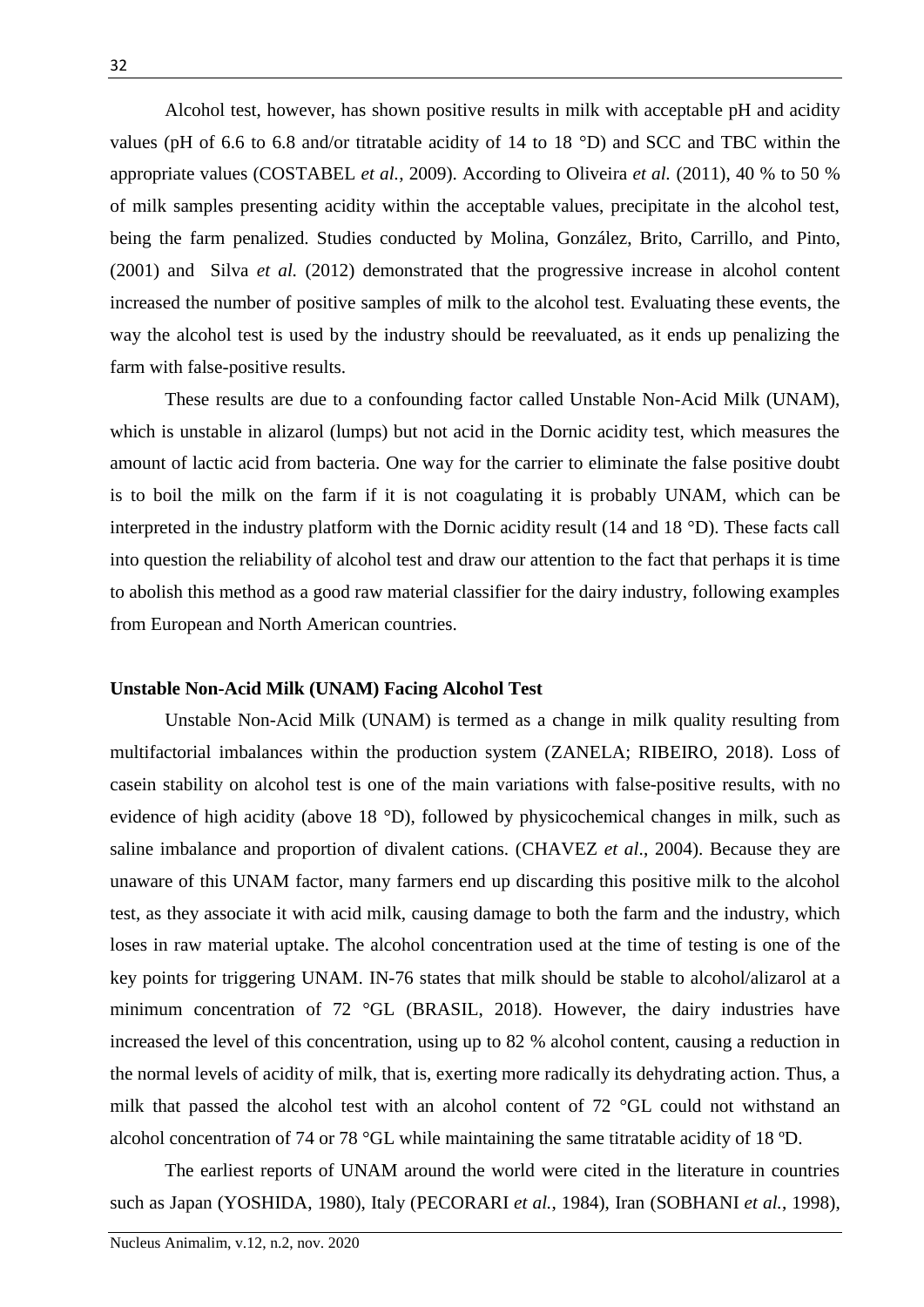Cuba (PONCE, 2001), Uruguay (BARROS *et al.*, 1999), Argentina (NEGRI *et al.*, 2001), Brazil (DONATELE *et al.*, 2003; MARQUES *et al*, 2007; ZANELA *et al*, 2009; ROMA Jr, 2007; LOPES, 2008, OLIVEIRA *et al*., 2013; WERNCKE *et al.*, 2016). In Brazil, studies making use of diagnosis of UNAM began to be carried out at EMBRAPA in 2002, where in the Southern region of the country, Zanela *et al*. (2006) evaluated occurrences of UNAM, and 3,353 samples of milk were analyzed for alcohol test (76 °GL) and titratable acidity. According to the results, the vast majority (72.2 %) of the samples were alcohol-test positive (with protein instability) and presented normal titratable acidity, characterizing that the milk instability observed in the study did not originate from the presence of lactic acid. Over the next two years, the same researcher analyzed 2,396 milk samples in a mesoregion of the Southern country and found out that 55.2 % of them had UNAM. In the state of Rio de Janeiro, Donatele *et al*. (2003) found out that 59.6 % of the dairy cows analyzed produced 72 °GL Alizarol test positive milk, with no known factor determining acidification. It was observed that 13.6 % of the positive samples had acidity between 14 and 18 ºD, that is, within the normal standard established by the Brazilian legislation.

Roma Jr. *et al.* (2007) conducted a study analyzing 2,981 samples from the states of Minas Gerais, Rio de Janeiro and São Paulo, from October 2005 to September 2006. The authors found that 7.4 % were classified as UNAM presenting coagulation in the test with 78 °GL of ethanol. The highest incidence period was in early Autumn (March), with a fall from early Spring (September). This pattern was related to the low quality of forages between the periods mentioned. Battaglini *et al*. (2016) analyzed 322 samples of raw milk, with 72 °GL alcohol test, and 92 (28.6 %) were classified as normal milk, 138 (42,8 %) as UNAM and 92 (28.6 %) as acid milk. This occurrence was similar to that found by Zanela *et al.* (2009), with occurrence ranging between 30 and 40 %. In studies conducted by Fischer *et al.* (2012), in which unstable milk samples were evaluated at different alcohol concentrations, the result pointed out that the higher the concentration used, the higher the number of cases of UNAM.

#### **UNAM Losses to Dairy Industry**

There is a close relationship between the composition of milk and its industrial yield, which is attributed to the casein fraction. Santos and Fonseca (2007) reported that a decrease of 0.5 % in total solids or 0.1% in protein may mean a loss of 5 tons of milk powder or 1 ton of cheese, respectively, for each million liters of processed milk. UNAM causes much damage to the dairy industry, as casein becomes unstable as temperatures rise during thermal processing, which can promote milk coagulation and protein deposition on equipment. This can lead to a higher number of disruptions to cleaning, a problem that does not make processing impossible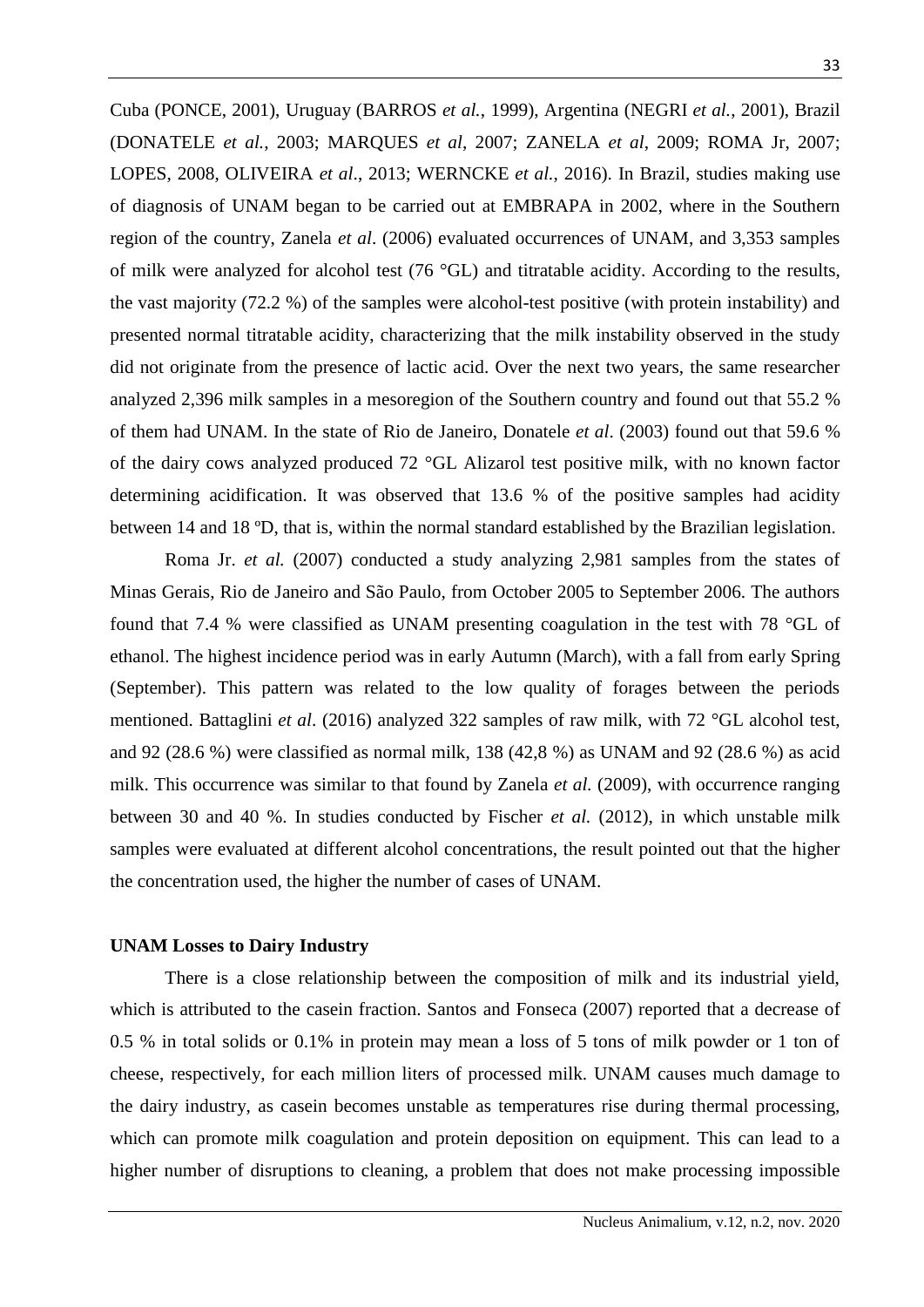but generates difficulties and increased costs (SILVA *et al.*, 2012). Also, this casein instability is associated with UHT milk gelatinization and it is one of the major problems affecting this product. UHT milk is one of the most consumed dairy products, given its practicality of preservation and use and also its long commercial life (CLAEYS *et al.*, 2013; MCAULEY *et al.*, 2016). According to Fischer *et al.* (2012), the use of UNAM milk in industry causes a reduction in dairy processing yields, as this type of milk may have lower levels of lactose, protein and in some situations fat. However, Zanela, Fischer and Ribeiro (2006) conducted an experiment in which milk from Jersey cows with a positive and negative alcohol content of 76 °GL that was subjected to the process of making the beaten yogurt, where no changes in fermentation time, pH and viscosity were observed of whipped yoghurt made with UNAM. Costabel (2009) used 72 and 80 °GL alcohol-unstable milk in the industrial processing of cheese and observed that the percentage of protein retention in the clot was higher in the samples with 72 °GL alcohol instability. Those unstable to 80 °GL alcohol had a higher percentage of fat retention and total solids. However, this did not result in changes in industrial yield and no significant differences were observed between cheese processing with 72 and 80 °GL alcohol test positive and negative samples. Today, the use of UNAM is still viewed with suspicion by the industry and no more appropriate action is defined when this type of milk is diagnosed, except for disposal on the farm.

#### **How to Diagnose UNAM**

When the alcohol test on the farm shows a positive result for a milk without acidity, the carrier can boil this milk. If it precipitates, it is really a case of sour milk, but if it remains stable at boiling, the acidity test (pH or Dornic) should be applied. If the pH result is between 6.6 and 6.8 or Dornic is between 14 and 18ºD, it is UNAM. Zanela (2009) exemplified these results in a UNAM diagnostic flowchart (Figure 4).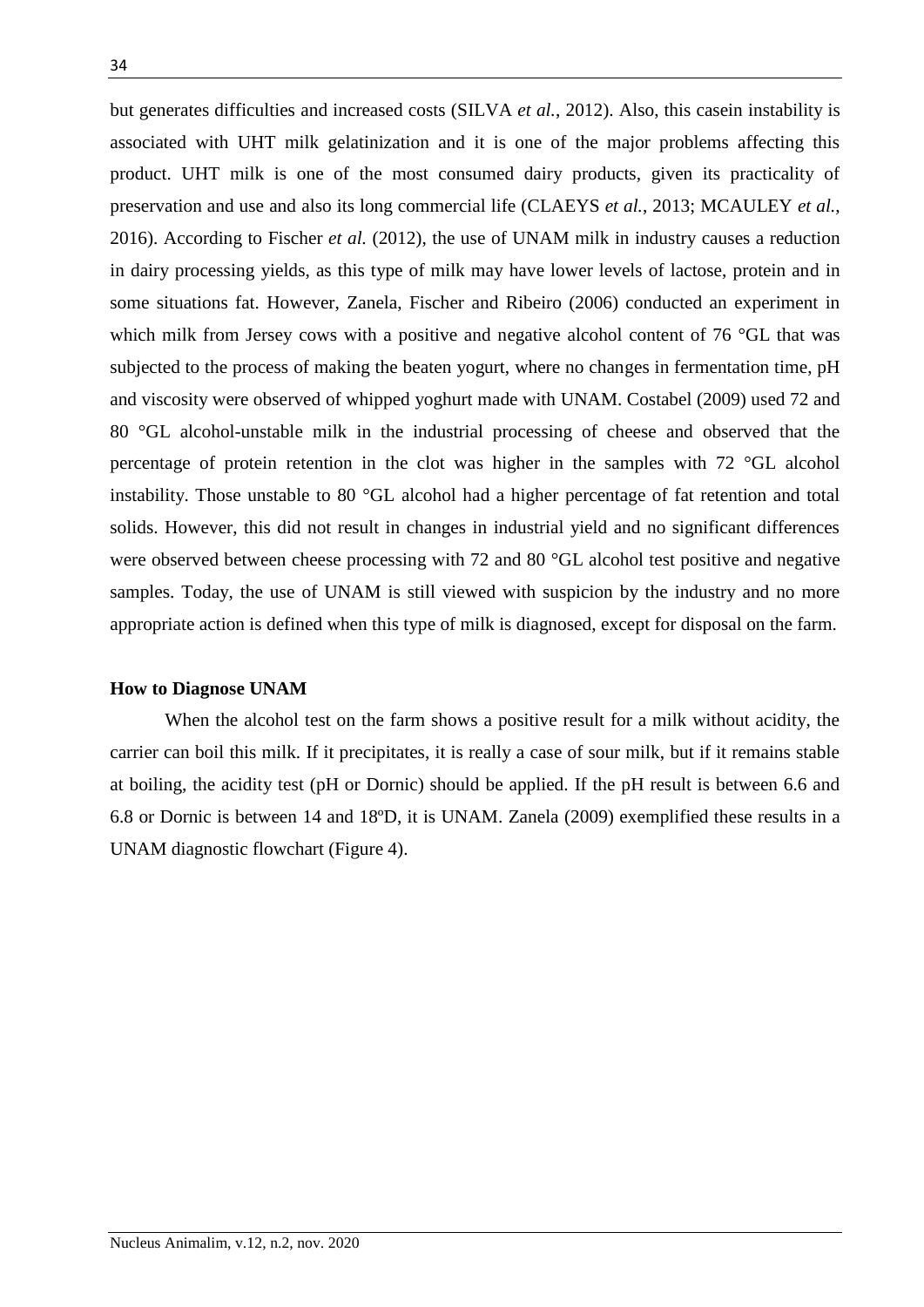Figure 4 Flow chart of UNAM diagnosis.



FLOW CHART FOR UNAM DIAGNOSIS

Source: Zanela (2009).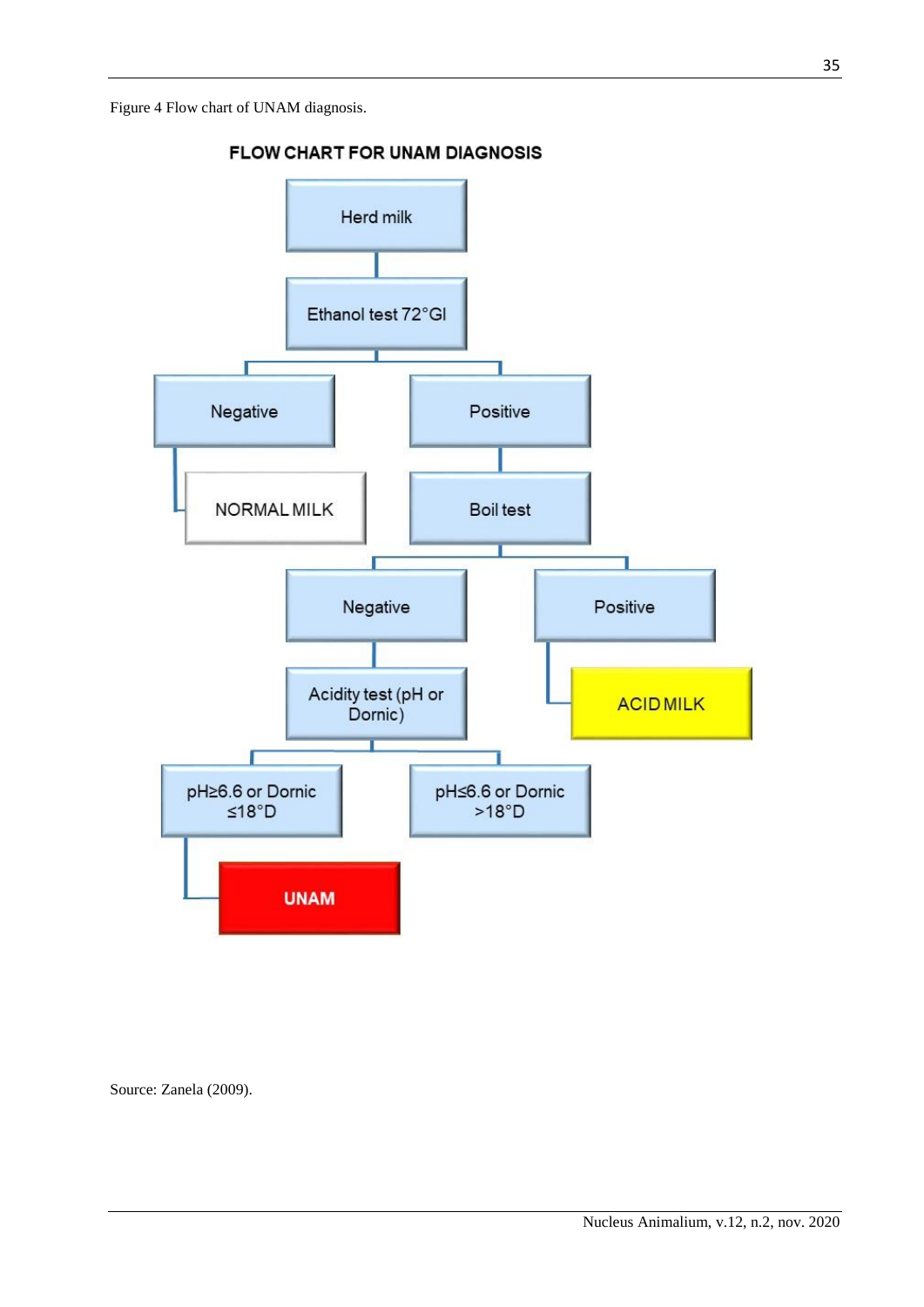## **Causes of UNAM**

UNAM is reported as a multifactorial problem, and its causes are not yet fully understood. Cases usually occur due to a nutritional imbalance that the animal undergoes and due to the influence of seasonality, with the highest frequency of cases of UNAM during autumn (FISCHER, 2012). There is a large variation in incidence between times of the year, occurring mainly during the pasture in-betweens (at the end of the Summer pasture cycle, associated with the lack of Winter pastures). Other causes, such as diets with mineral imbalance, acid-base changes in animals, sudden changes in diet (BARROS, 2001), energy deficiency (PONCE; HERNÁNDEZ, 2001), malnutrition (ZANELA, 2004) and advanced stage of lactation may also promote instability. There are indications that high fiber silages and excess protein concentrates, factors that can alter the calcium-magnesium balance, may also lead to positive alcohol test reactions (GABBI *et al.*, 2016; WERNCKE *et al.*, 2016). Digestive and/or metabolic changes were related to decreased milk stability, possibly due to metabolic acidosis induced by ruminal acidosis (PONCE; HERNANDES, 2001) or the addition of anionic salts to the diet during lactation to induce metabolic acidosis (MARQUES *et al*., 2011), where the reduction of stability was related to the reduction of pH and the increase of ionic calcium.

Heat stress is also one of the causes of UNAM, as studies by Faria *et al.* (2017) Holstein cows were subjected to high temperatures and without access to shade for five days and were perceived as a significant reduction in milk stability on alcohol test, with values reached 70.83 °GL. The authors suggest a reduction in stability as a result of metabolic acidosis, as claimed by Marques *et al.* (2011), in compensatory response to respiratory alkalosis triggered by increased respiratory rates.

Dietary restriction with consequent malnutrition or nutritional imbalance stands out for reducing milk stability in the alcohol test. The restriction, caused by the reduction of 40 to 50 % in the amount of food, reduced milk production and increased the frequency of UNAM occurrence (ZANELA *et al*., 2006). Barbosa *et al.* (2012) found out that milk from cows subjected to dietary restriction showed more instability to the alcohol test. In these experiments, the pictures of UNAM were quickly established, about 2 days after the change in the animals' diet. Fruscalso *et al.* (2013) concluded that low availability of dry matter in pasture or restriction of grazing time are also considered forms of food restriction. The 50 % reduction in pasture supply (Tifton 85) decreased the minimum alcohol concentration required to destabilize the samples from 75.8 to 69 °GL. According to Stumpf *et al*. (2013), the relationship between dietary restriction and reduced stability could be related to increased permeability of tight junctions between mammary epithelial cells. Consequently, there is a greater influx of sodium and eventually paracellular chlorides, which would increase ionic strength or promote saline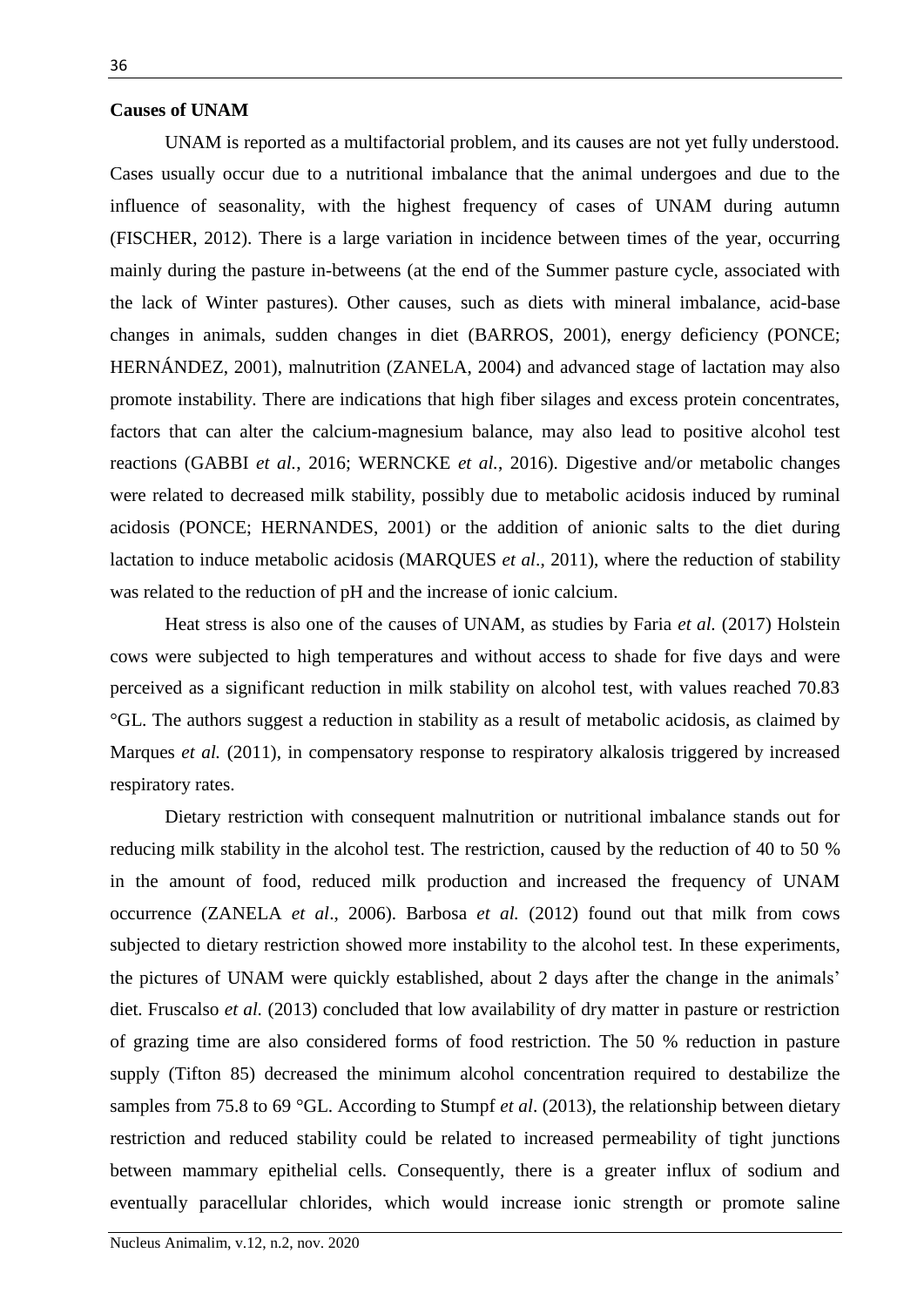imbalance and, consequently, reduce the net negative charge between casein micelles, increasing their chances of coagulation. In contrast, some experiments were performed in an attempt to correct the UNAM problem, such as the studies by Marques *et al.* (2010), who, using diets corrected for energy and protein signaled improvement in results with lower incidence of the problem. Oliveira (2015) adjusted the diet of animals fed on sorghum silage, elephant grass, and commercial concentrate, using the same nutrients, but to reach 100 % of the requirements according to the NRC (2001), and found that the adjustment increased milk stability. In general, a balanced diet while maintaining the nutritional requirements of animals improves milk stability when facing the alcohol testing, but the total recovery of stability may take from one to three weeks, as each animal organism responds differently.

## **Conclusions and Future Perspectives**

According to what has been presented, it can be concluded that the biggest challenge faced by the dairy industry in Brazil today is to obtain quality milk to maintain its heat stability. This prevents the precipitation of casein micelles in the equipment during the industrial process, which would result in clogging and blockage, and allows this raw material to obtain excellent yield in dairy products.

Another relevant factor in the Brazilian dairy sector is its undeniable social and economic importance. However, unlike European and North American countries, Brazil still has microbiological quality problems in milk, needing to apply the alcohol test as a guarantee of safe milk uptake. Changes in milk stability in alcohol test are described in different regions of the world and in Brazil as a serious and multifactorial problem and for causes not yet well understood, but which cause great damage to all links in the milk production chain, since UNAM even without high acidity is rejected and undervalued by the dairy industry.

Alcohol test is still considered a good alternative because it is fast, practical and inexpensive, but what is expected from quality regulatory bodies such as MAPA is that for the coming years this test will be abolished as a method for classifying raw material quality in the dairy industry. For such an event to occur, milk produced in the country can no longer present microbiological problems or the test must be reviewed and replaced, to offer greater reliability in the results and avoid losses for both dairy farmers and industry.

## **Acknowledgments**

We would like to thank CNPq (Conselho Nacional de Desenvolvimento Científico e Tecnológico).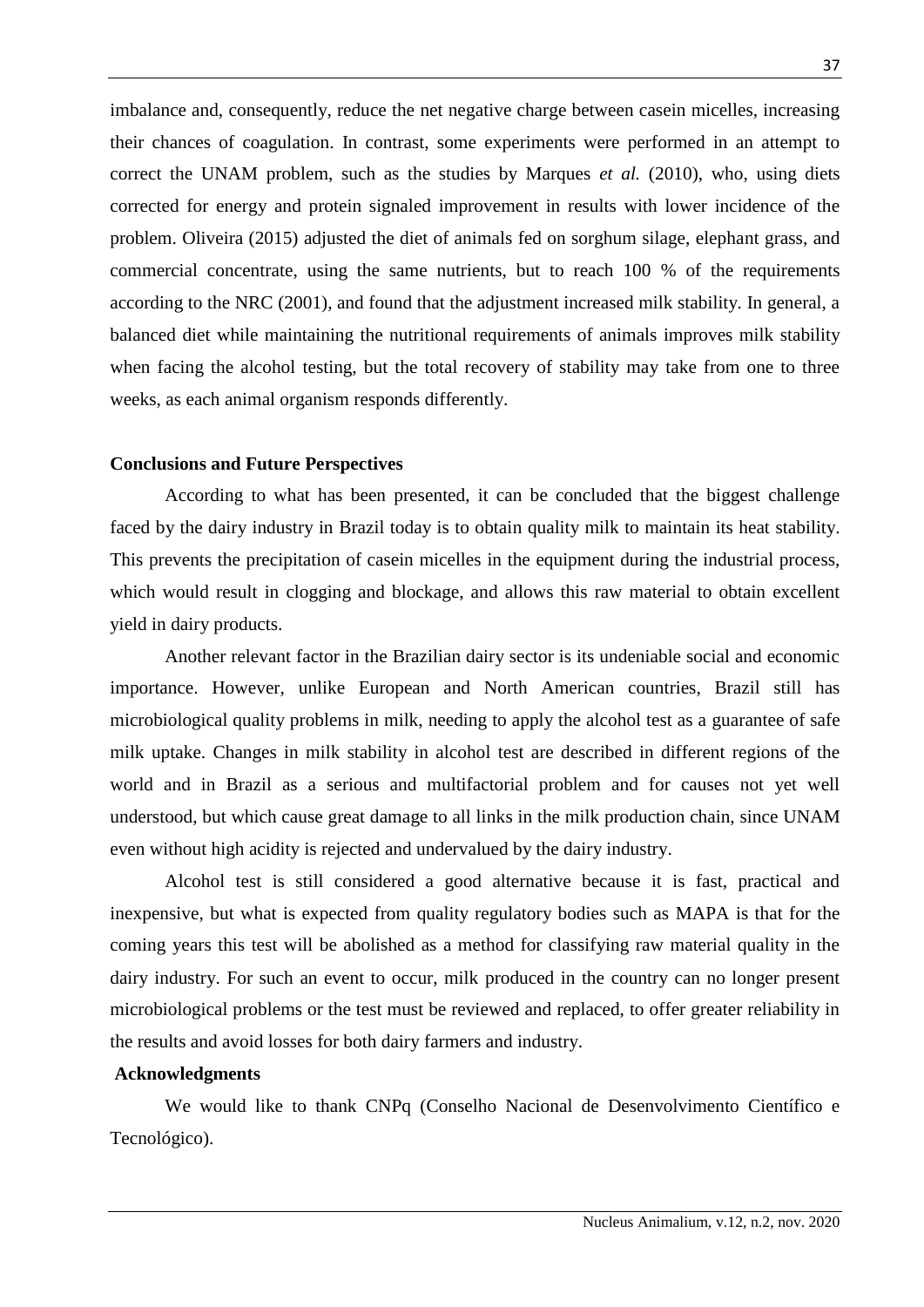## **REFERENCES**

ANEMA, S. G.; LI, Y. Association of denatured whey proteins with casein micelles in heated reconstituted skim milk and its effect on casein micelle size. **Journal of Dairy Research**, v. 70, n. 1, p. 73-83, 2003.

BAGLINIÈRE, F., TANGUY, G., SALGADO, R. L., JARDIN, J., ROUSSEAU, F., ROBERT, B., HAREL-OGER, M., VANETTI, M. C. D.; GAUCHERON, F. Ser2 from Serratia liquefaciens L53: A new heat-stable protease able to destabilize UHT milk during its storage. **Food Chemistry**, v. 229, p. 104-110, 2017.

BARBOSA, C. P, BENEDETTI, E., RIBEIRO, S. C. A; GUIMARÃES, E. C. Relação entre contagem de células somáticas (CCS) e os resultados do "Califórnia Mastitis Test" (CMT), no diagnóstico de mastite bovina. **Bioscience Journal**, v. 18, n. 1, p. 93-102, 2008.

BARBOSA, R. S., FISCHER, V., RIBEIRO, M. E. R., ZANELA, M. B., STUMPF, M. T., KOLLING, G. J., SCHAFHÄUSER JÚNIOR, J., BARROS, L. E.; EGITO, A. S. Caracterização eletroforética de proteínas e estabilidade do leite em vacas submetidas à restrição alimentar. **Pesquisa Agropecuária Brasileira**, v. 47, n. 4, p. 621-628, 2012.

BARROS, L.; DENIS, N.; GONZÁLEZ, A.; NÚÑEZ, A. Prueba del alcohol en leche y relación con calcio iónico. Práticas Veterinárias**. Publicación del Centro Veterinario de Florida-Uruguay**, v. 9, p. 315-325, 1999.

BARROS, L. Problemas de calidad de leche asociados a la alimentación. Estabilidad de la leche. In: Jornadas de la lechería. **Instituto Nacional de Investigaciones Agropecuarias, Uruguay**, 58-68, 2002.

BARROS, L. Transtornos metabólicos que afetam a qualidade do leite. In: González, F.H.D.; Dürr, J.W.; Fontaneli, R.S. (Ed.). **Uso do leite para monitorar a nutrição e metabolismo de vacas leiteiras.** Porto Alegre: Ed. da UFRGS, p. 44-57, 2001.

BATTAGLINI, A.P.P., BELOTI, V., FAGNANI, R., TAMANINI, R.; DUNGA, K. Microbiology and physical chemical characterization of unstable non-acid milk according to the seasons. **Revista Brasileira de Medicina Veterinária**, v. 35, n. 1, p. 26-32, 2013.

BELOTI, V. **Leite Obtenção, Inspeção e Qualidade** (1st edn). Londrina-PR, Brazil: Ed. Planta, 2015, 417p.

BOTARO, B. G., LIMA, Y. V. R., CORTINHAS, C. S., SILVA, L. F. P., RENNÓ, F. P., SANTOS, M.V. Effect of the kappa-casein gene polymorphism, breed and seasonality on physicochemical characteristics, composition and stability of bovine milk. **Revista Brasileira de Zootecnia**, v. 38, p. 2447-2454, 2009.

BRASIL. Regulamento técnico para fixação de identidade e qualidade do leite UHT (UAT). **Diário Oficial da República Federativa do Brasil**. Brasília: Ministério de Estado da Agricultura, Pecuária e Abastecimento. Portaria n. 370, de 4 de setembro de 1997.

BRASIL. Instrução Normativa nº 51, de 18 de setembro de 2002. **Diário Oficial da União**, Brasília, 19 de setembro de 2002. Ministério da Agricultura, Pecuária e Abastecimento.

BRASIL. Instrução Normativa n° 62, de 29 de dezembro de 2011. **Diário Oficial da União**, Brasília, 29 de dezembro de 2011, Brasil.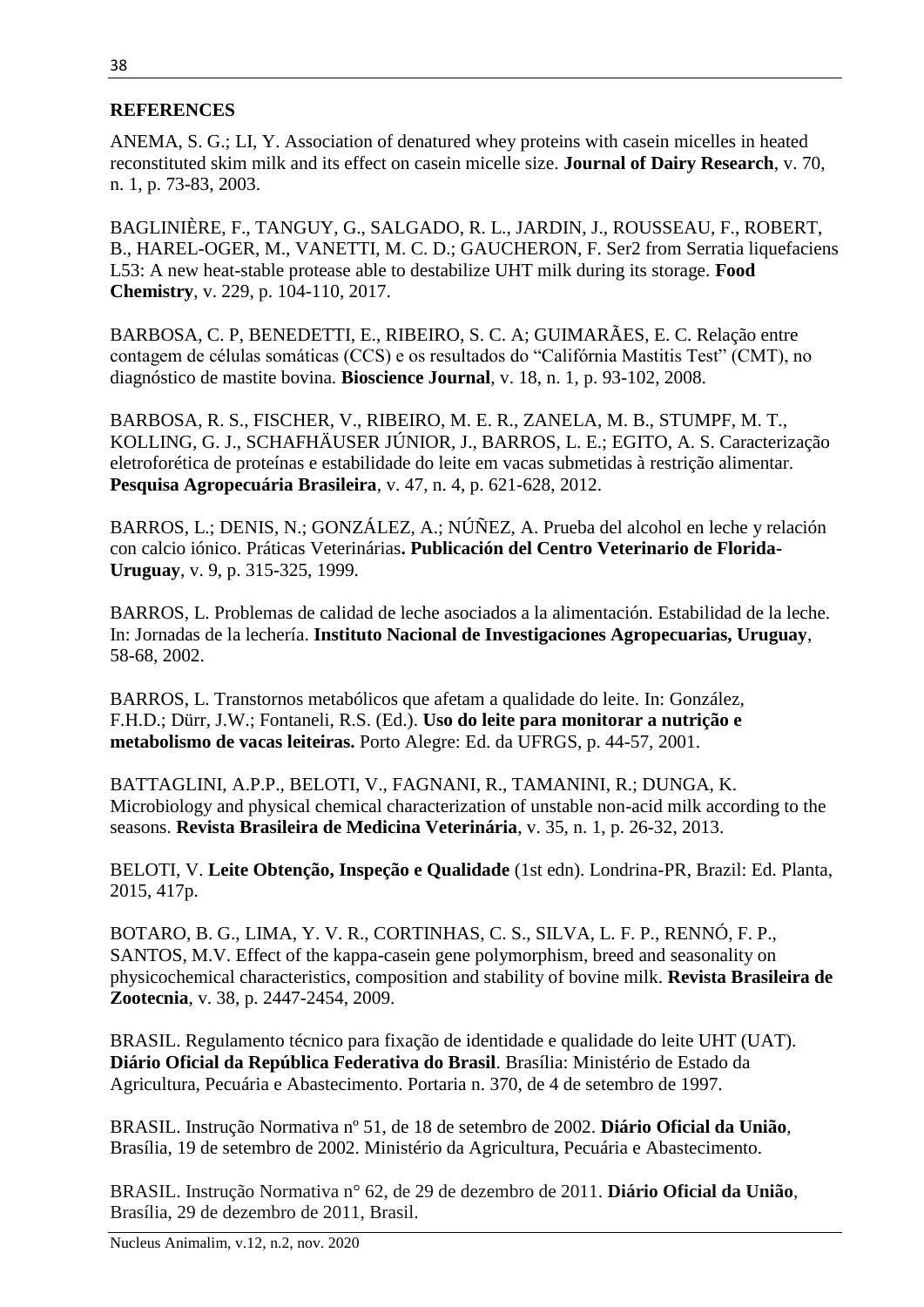BRASIL. Instrução Normativa Nº 76, de 26 de novembro de 2018. Ministério de Agricultura, Pecuária e Abastecimento (MAPA). **Diário Oficial da União**, Brasília, 26 de novembro de 2018, Brasil.

BRASIL. Instrução Normativa Nº 77, de 26 de novembro de 2018. Ministério de Agricultura, Pecuária e Abastecimento (MAPA). **Diário Oficial da União**, Brasília, 26 de novembro de 2018, Brasil.

BUENO, V. F. F. *et al*. Contagem bacteriana total do leite: relação com a composição centesimal e o período do ano no Estado de Goiás. **Revista Brasileira de Ciência Veterinária**, v. 15, n. 1, p. 40-44, 2008.

CAPPOZZO, J. C, KOUTCHMA, T.; BARNES, G. Chemical characterization of milk after treatment with thermal (HTST and UHT) and nonthermal (turbulent flow ultraviolet) processing technologies. **Journal of Dairy Science**, v. 98, p. 5068–5079, 2015.

CHANDRAKANT, A. D., SINGH, H. **Milk Protein Interactions**. Reference Module in Food Science, v. 1, 2018.

CHAVAN, R.S., SEHRAWAT, R., MISHRA, V., BHATT, S. *Milk: processing of milk*. In **Encyclopedia of Food and Health**, Academic Press, Oxford, pp 729–735, 2016.

CHAVEZ, M. S., NEGRI, L. M., TAVERNA, M. A.; CUATRÍN, A. Bovine milk composition parameters affecting the ethanol stability. **Journal of Dairy Research**, v. 71, p. 1-6, 2004.

CHEN, B., LEWIS, M. J., GRANDISON, A. S. Effect of seasonal variation on the composition and properties of raw milk destined for processing in the UK. **Food Chemistry**, v. 158, p. 216– 223, 2014.

CHRAMOSTOVÁ, J., MÜHLHANSOVÁ, A., BINDER, M., STRMISKA, V., ČURDA, L., HANUŠ, O., KOPECKÝ, J., KLIMEŠOVÁ, M., DRAGOUNOVÁ, H., SEYDLOVÁ, R.; NĚMEČKOVÁ, I. Heat stability of raw ewe and goat milk. **Mlékařské listy – zpravodaj**, v. 27, n. 3, p. 22–26, 2016.

CLAEYS, W. L., CARDOEN, S., DAUBE, G., DE BLOCK, J., DEWETTINCK, K., DIERICK, K., DE ZUTTER, L., HUYGHEBAERT, A., IMBERECHTS, H., THIANGE, P., VANDENPLAS, Y., HERMAN, L. Raw or heated cow milk consumption: review of risks and benefits. **Food Control**, v. 31, p. 251-262, 2013.

CLAEYS, W. L., VERRAES, C., CARDOEN, S., DE BLOCK. J., HUYGHEBAERT, A., RAES, K., DEWETTINCK, K.; HERMAN, L. Consumption of raw or heated milk from different species: an evaluation of the nutritional and potential health benefits. **Food Control**, v. 42, p. 188–201, 2014.

COSTABEL, L. M., CUATRÍN, A. L., PAEZ, R. B., TAVERNA, M. A., WALTER, E., CAMPOS, S. N., ROBLEDO, M., ADORNI, B. Estudio de la relación entre aptitud a La coagulación pro cuajo y prueba de alcohol en muestras de leche de vacas individuales. In:52 Conferência Internacional do Leite Instável, 1.,2009. Pelotas. **Anais...** Pelotas: Embrapa Clima Temperado, 2009. 1 CD-ROM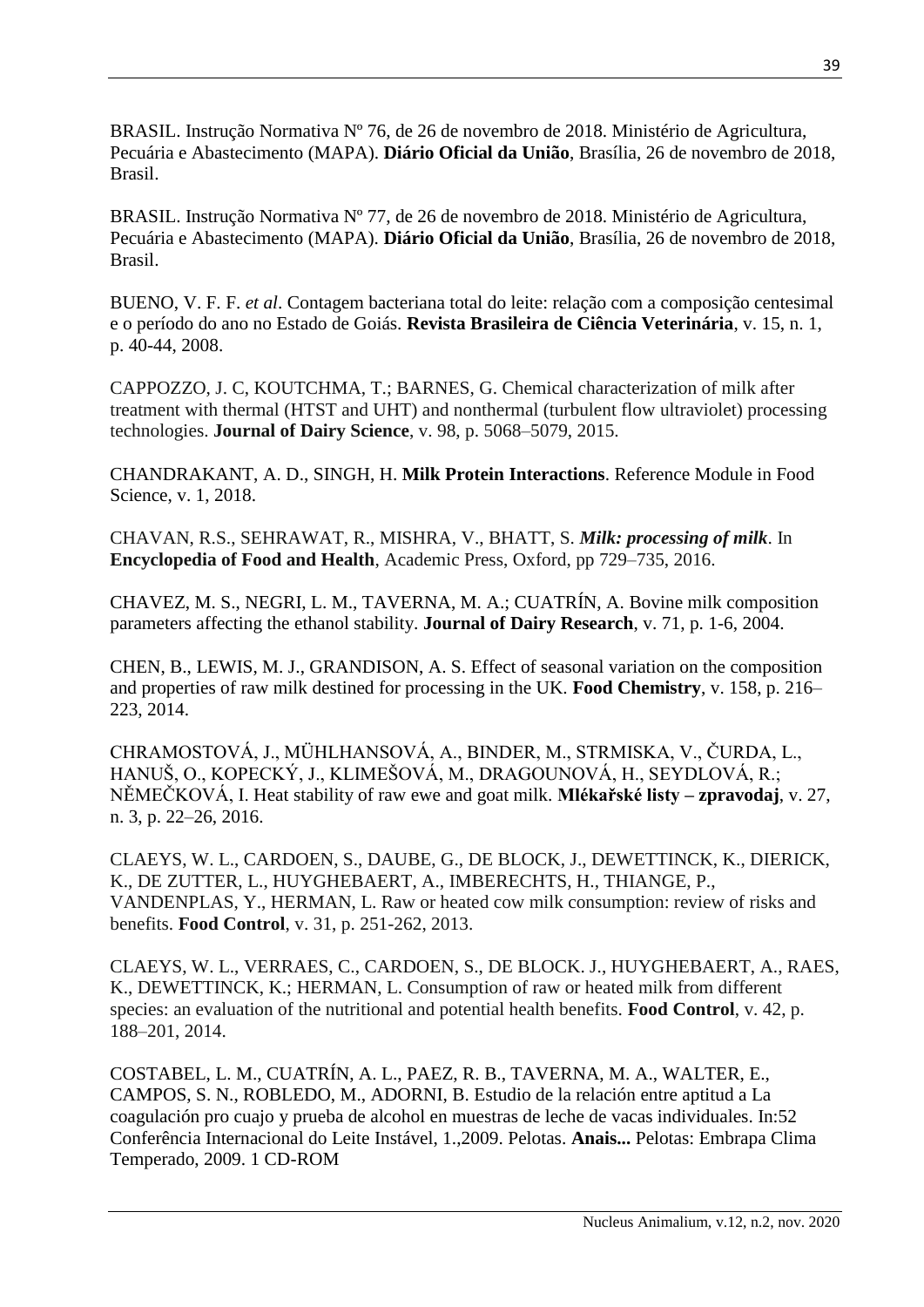CRUDDEN, A., AFOUFA-BASTIEN, D., FOX, P. F., BRISSON, G., KELLY, A. L. Effect of hydrolysis of casein by plasmin on the heat stability of milk. **International Dairy Journal**, v. 15, p. 1017-1025, 2005.

DEETH, H. C, LEWIS, M. J. **High Temperature Processing of Milk and Milk Products** (pp.177–260). Sussex Occidental, London, UK: Ed. John Wiley & Sons Ltd, 2017.

DONATELE, D. M., VIEIRA, L. F. P., FOLLY, M. M. Relação do teste de Alizarol a 72% (v/v) em leite in natura de vaca com acidez e contagem de células somáticas: análise microbiológica. **Higiene Alimentar**, v. 17, p. 95-100, 2003.

EMBRAPA. Empresa Brasileira de Pesquisa Agropecuária. **Anuário do leite 2018**. Embrapa Gado de Leite, 2018. Disponível em: www.embrapa.br/busca-de-publicacoes/- /publicacao/1094149/anuario-leite-2018-indicadores-tendencias-e-oportunidades-para-quemvive-no-setor-leiteiro.

FAGNANI, R., BELOTI, V., BATTAGLINI, A. P. P. Acid-base balance of dairy cows and its relationship with alcoholic stability and mineral composition of milk. **Pesquisa Veterinária Brasileira**, v. 34, p. 398-410, 2014.

FAGNANI, R., BATTAGLINI, A. P. P., BELOTI, V., URBANO, A., CAMARGO BRONZOL, J. Alcohol Stability of Milk from the Perspective of X-Ray Diffractometry. **Food Biophysics**, v. 11, n. 2, p. 198-205, 2016.

FAO. **Milk testing and quality control**. Training Programme for Small Scale Dairy Sector and Dairy Training Institute – Naivasha, 1996. Disponível em: http://www.fao.org/ag/againfo/resources/documents/MPGuide/ mpguide2.htm.

FARIA, P. F., RANGEL, A. H. N., URBANO, S. A., BORBA, L. H. F., GALVÃO JÚNIOR, J. G. B., SILVA, E. R. Unstable milk occurrence in the semiarid region and its relation with the physicochemical characteristics of milk. **Livestock Research for Rural Development**, v. 29, n. 1, p. 1-8, 2017.

FISCHER, V., RIBEIRO, M. E. R., ZANELA, M. B., MARQUES, L. T., ABREU, A. S., MACHADO, S. C., FRUSCALSO, V., BARBOSA, R. S., STUMPF, M. T. Leite instável não ácido: um problema solucionável? **Revista Brasileira de Saúde e Produção Animal**, v. 13, n. 3, p. 838-849, 2012.

FOX, P. F. Heat-induced changes in milk preceding coagulation. **Journal of Dairy Science**, v. 64, p. 21-27, 1981.

FOX, P. F., BRODKORB, A. The casein micelle: Historical aspects, current concepts and significance. **International Dairy Journal**, v. 18, p. 677-684, 2008.

FRUSCALSO, V., STUMPF, M. T., MCMANUS, C. M., FISCHER, V. Feeding restriction impairs milk yield and physicochemical properties rendering it less suitable for sale. **Scientia Agricola**, v. 70, n. 4, p. 237-241, 2013.

GABBI, A. M., MCMANUS, C. M., ZANELA, M. B., STUMPF, M. T., BARBOSA, R. S., FRUSCALSO, V., THALER NETO, A., SCHMIDT, F. A., FISCHER, V. Milk traits of lactating cows submitted to feed restriction. **Tropical Animal Health Production**, v. 48, p. 37-43, 2016.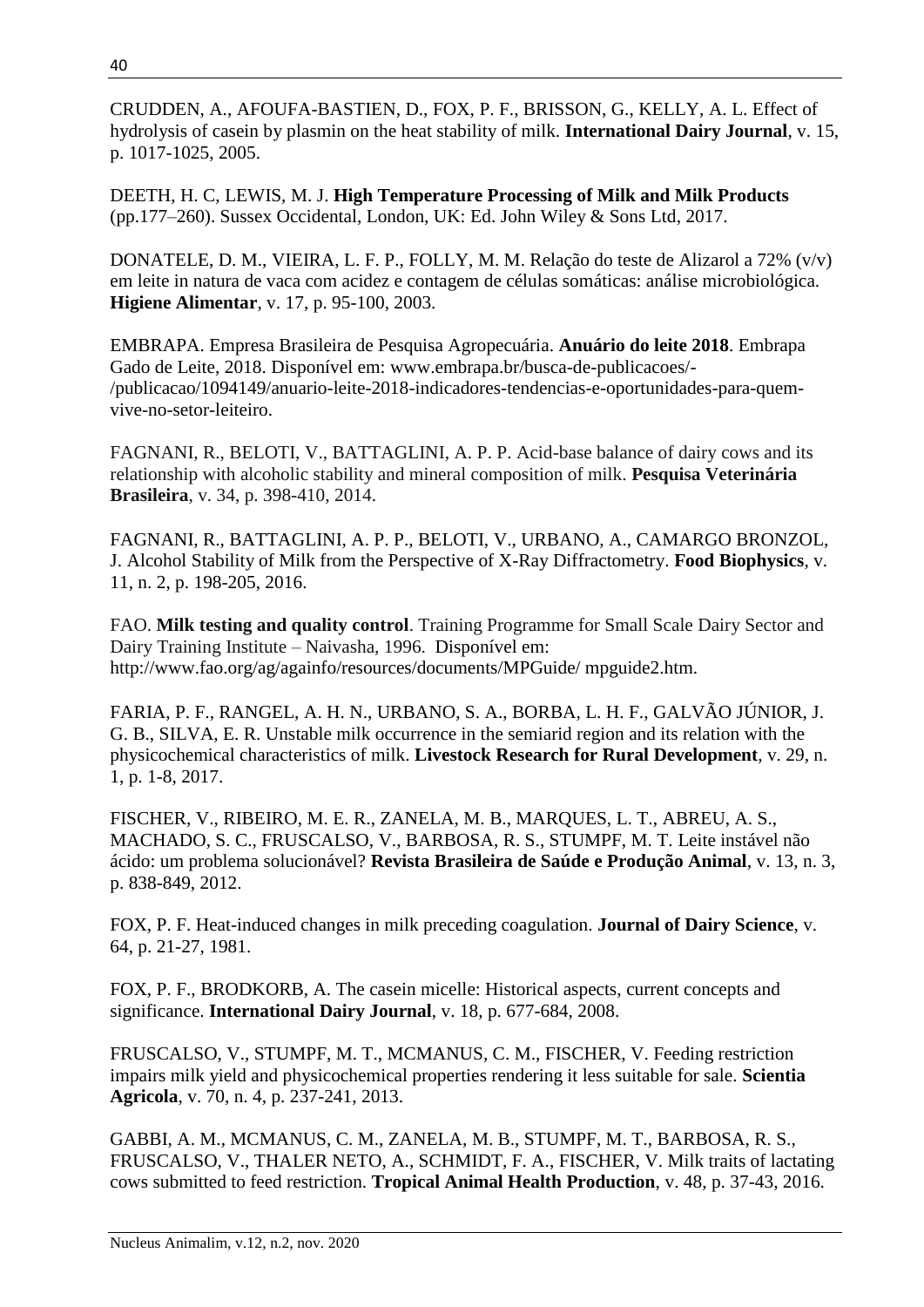GAUCHER, I., MOLLÉ, D., GAGNAIRE, V., GAUCHERON, F. Effects of storage temperature on physico-chemical characteristics of semi-skimmed UHT milk. **Food Hydrocolloids**, v. 22, p. 130-143, 2008.

GAUCHER, I., TANGUY, G., FAUQUANT, J., JARDIN, J., ROUSSEAU, F., ROBERT, B., MADEC, M.N., GAUCHERON, F. Proteolysis of casein micelles by Pseudomonas fluorescens CNRZ 798 contributes to the destabilization of UHT milk during its storage. **Dairy Science & Technology**, v. 91, p. 413-429, 2011.

GAUCHERON, F. The minerals of milk. **Reproduction Nutrition Development**, v. 45, p. 473– 483, 2005.

GAZI, I., VILALVA, I. C., HUPPERTZ, T. Plasmin activity and proteolysis in milk protein ingredients. **International Dairy Journal**, v. 38, p. 208-212, 2013.

HANUŠ, O., SAMKOVÁ, E., CHLÁDEK, G., KLIMEŠOVÁ, M., ROUBAL, P., NĚMEČKOVÁ, I., JEDELSKÁ, R., KOPECKÝ, J. Raw cow milk thermostability and its relations to other indicators. **Acta Universitatis Agriculturae et Silviculturae Mendelianae Brunensis**, v. 66, n. 5, p. 1127 – 1134, 2018.

HOLT, C. An equilibrium thermodynamic model of the sequestration of calcium phosphate by casein micelles and its application to the calculation of the partition of salts in milk. **The European Biophysics Journal**, v. 33, p. 421-434, 2004.

HORNE, D. S., MUIR, D. D. Alcohol and heat stability of milk protein. **Journal of Dairy Science**, v. 73, p. 3613-3626, 1990.

HORNE, D. S. Ethanol stability and milk composition. In MCSWEENEY, P. L. H., O'MAHONEY, J. A. (Eds.), **Advanced dairy chemistry**. Vol. 1B. Proteins: Applied aspects (4th edn., pp. 225–246). New York, NY, USA: Springer New York. 2016. 482p. HUPPERTZ, T. Heat stability of transglutaminase-treated milk. **International Dairy Journal**, v. 38, n. 2, p. 183-186, 2013.

HUPPERTZ, T. Heat stability of milk. In MCSWEENEY, P. L. H., O'MAHONY, J. A. (Eds.), **Advanced Dairy Chemistry**, fourth ed., vol. 1B. Springer, New York, NY, pp. 179–196. 2016.

KASSA, F., YILMA, Z., ASSEFA, G., BEKELE, T., GOJAM, Y., NEBIYU, R., KASSA, B. Evaluation of Lactoperoxidase system as raw milk preservative at different storage temperature conditions in the central highlands of Ethiopia. **Livestock Research for Rural Development**, v. 25, Article #68, 2013.

KELLY, A. L., MCSWEENEY, P. L. H. Indigenous proteinases in milk. In FOX, P. F., MCSWEENEY, P. L. H. (Eds.), **Advanced Dairy Chemistry**, vol. 1: proteins, 3 editions (p. 495–544). New York: Kluwer Academic/Plenum Publishers. 2003.

LE, T. T., PHAN, T. T. Q., VAN CAMP, J., DEWETTINCK, K. Milk and dairy polar lipids: occurrence, purification, and nutritional and technological properties. In **Polar lipids**. Elsevier, pp 91–143. 2015.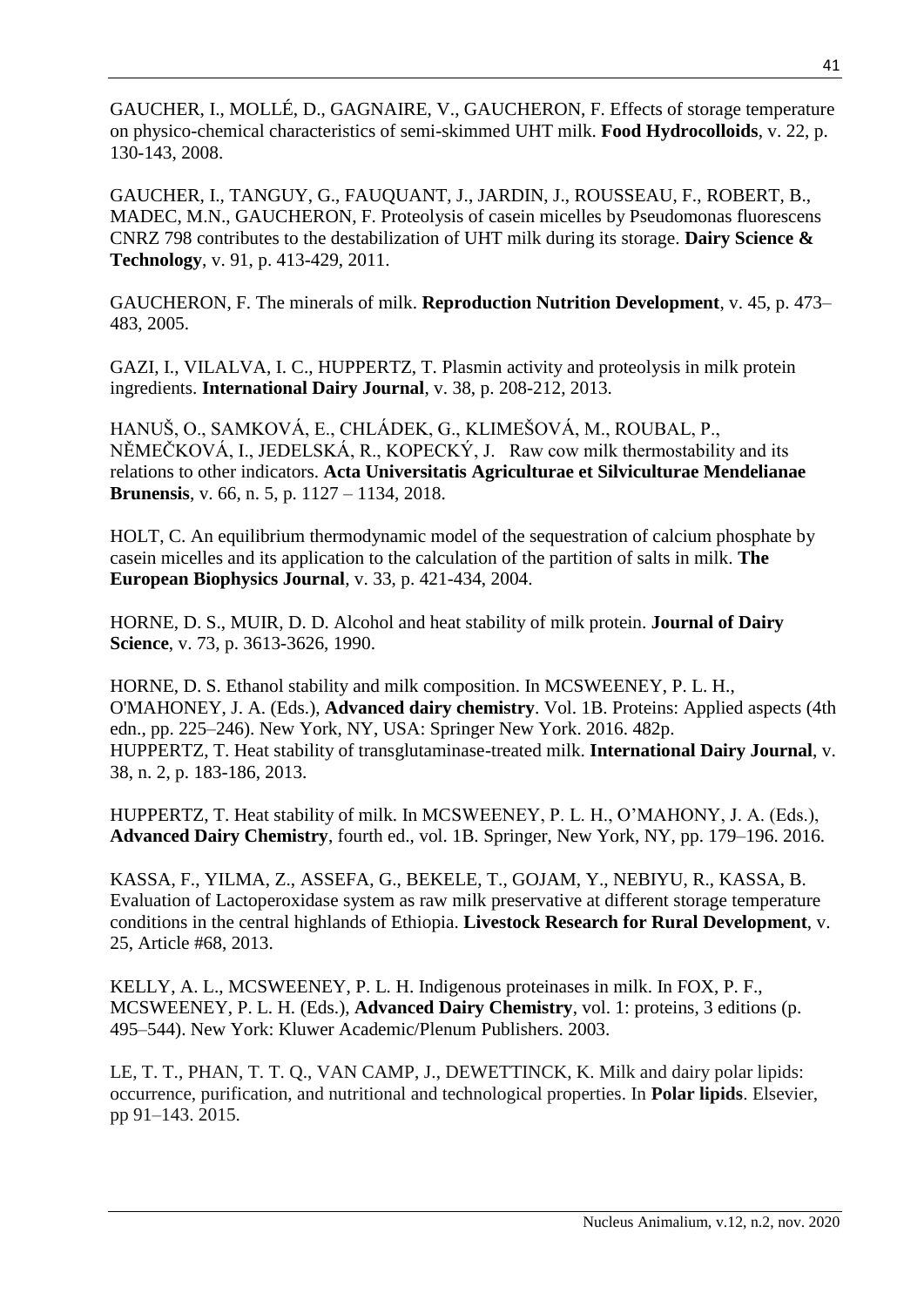LEITNER, G., LAVON, Y., MATZRAFI, Z., BENUN, O., BEZMAN, D., MERIN, U. Somatic cell counts, chemical composition and coagulation properties of goat and sheep bulk tank milk. **International Dairy Journal**, v. 58, p. 9–13, 2016.

LIN, Y., O'MAHONY, J. A., KELLY, A. L., GUINEE, T. P. Seasonal variation in the composition and processing characteristics of herd milk with varying proportions of milk from spring-calving and autumn-calving cows. **Journal of Dairy Research**, v. 84, n. 4, p. 444-452, 2017.

LOPES, L. C. **Composição e características físico-químicas do leite instável não ácido (LINA) na região de Casa Branca**, São Paulo. Dissertação, Faculdade de Zootecnia e Engenharia de Alimentos, São Paulo, Brasil. 2008. Disponível em: [www.teses.usp.br/teses/disponiveis/74/74131/tde-29042008-103024/pt-br.php.](https://www.teses.usp.br/teses/disponiveis/74/74131/tde-29042008-103024/pt-br.php)

MACHADO, S. C., FISCHER, V., STUMPF, M. T., STIVANIN, S. C. B. Seasonal variation, method of determination of bovine milk stability, and its relation with physical, chemical, and sanitary characteristics of raw milk. **Revista Brasileira de Zootecnia**, v. 46, n. 4, p. 340–347, 2017.

MARA, O., ROUPIE, C., DUFFY, A., KELLY, A. L. The curd-forming properties of milk as affected by the action of plasmin. **International Dairy Journal**, v. 8, n. 9, p. 807–812, 1998.

MARQUES, L. T., ZANELA, M. B., RIBEIRO, M. E. R., STUMPF, W., FISCHER, V. Ocorrência do leite instável ao álcool 76% e não ácido (LINA) e efeito sobre os aspectos físicoquímicos do leite. **Revista Brasileira de Agrociência**, v. 1, n.1, p. 91-97, 2007.

MARQUES, L. T., FISCHER, V., ZANELLA, M. B. Fornecimento de suplementos com diferentes níveis de energia e proteína para vacas Jersey e seus efeitos sobre a instabilidade do leite. **Revista Brasileira de Zootecnia**, v. 39, n. 12, p. 2724-2730, 2010.

MARQUES, L. T., FISCHER, V., ZANELA, M. B., RIBEIRO, M. E. R., STUMPF JÚNIOR, W., RODRIGUES, C. M. Produção leiteira, composição do leite e perfil bioquímico sanguíneo de vacas lactantes sob suplementação com sal aniônico. **Revista Brasileira de Zootecnia**, v. 40, n. 5, p. 1088-1094, 2011.

MARTINS, C. M. M. R., ARCARI, M. A., WELTER, K. C., NETTO, A. S, OLIVEIRA, C. A. F., SANTOS, M. V. Effect of dietary cation-anion difference on performance of lactating dairy cows and stability of milk proteins. **Journal of Dairy Science**, v. 98, n. 4, p. 2650-2661, 2015.

MCAULEY, C. M., SINGH, T. K., HARO-MAZA, J. F., WILLIAMS, R., BUCKOW, R. Microbiological and physicochemical stability of raw, pasteurised or pulsed electric field-treated milk. **Innovative Food Science & Emerging Technologies**, v. 38, p. 365–373, 2016.

MCMAHON, D. J. Letter to the editor. The dynamic casein supramolecule: A response to Horne. **Journal of Dairy Science**, v. 93, n. 8, p. 3404, 2010.

MELETHARAYIL, G. H., PATEL, H. A., METZGER, L. E., MARELLA, C., HUPPERTZ, T. Influence of partially demineralized milk proteins on rheological properties and microstructure of acid gels. **Journal of Dairy Science**, v. 101, p. 1864–1871, 2018.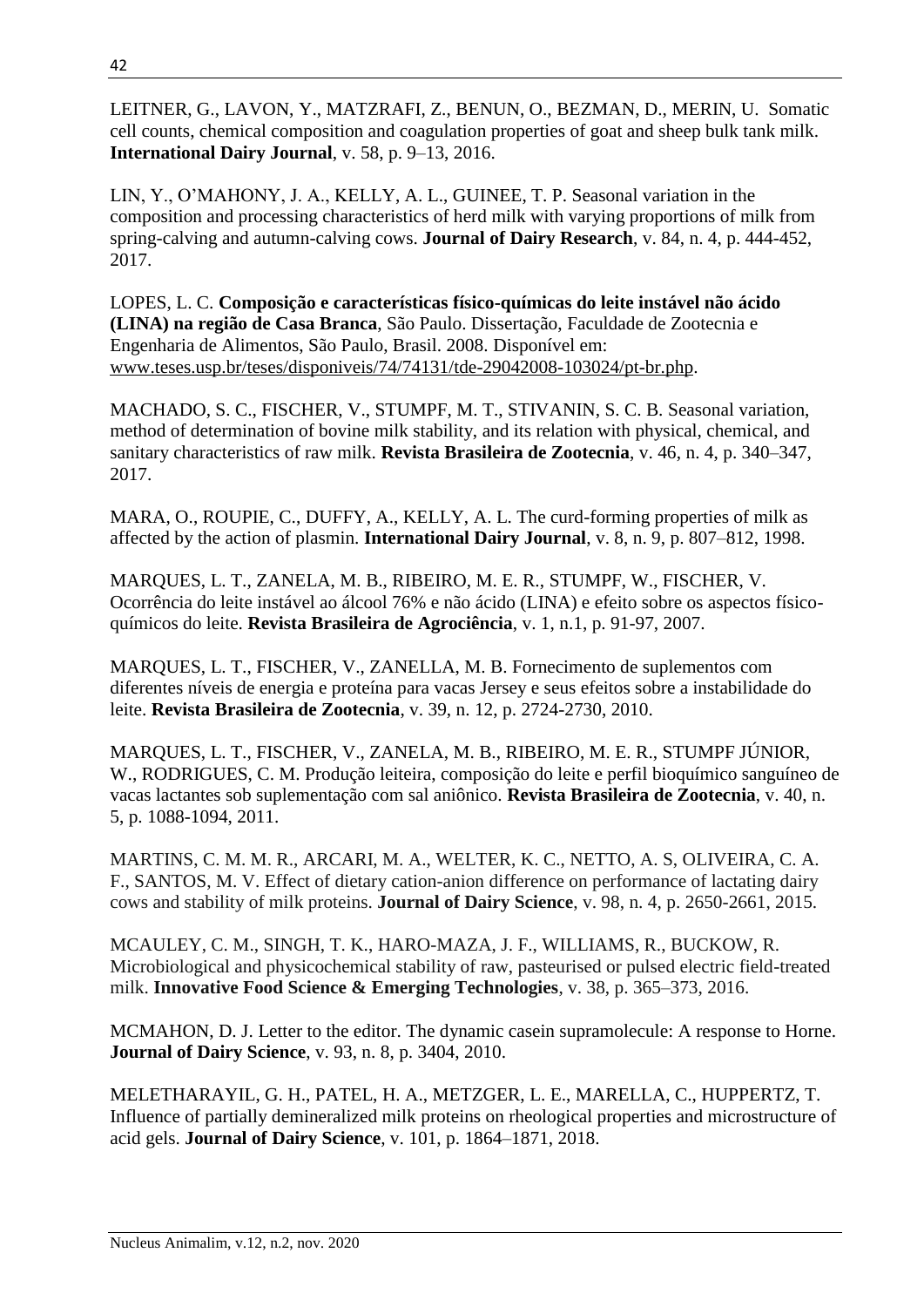MOLINA, L. H., GONZÁLEZ, R., BRITO, C., CARRILLO, B., PINTO, M. Correlacion entre la termoestabilidad y prueba de alcohol de la leche a nivel de un centro de acopio lechero. **Archivo de Medicina Veterinaria**, v. 33, p. 233-240, 2001.

MURPHY, S. C., MARTIN, N. H., BARBANO, D. M., WIEDMANN, M. Influence of raw milk quality on processed dairy products: how do raw milk quality test results relate to product quality and yield? **Journal of Dairy Science**, v. 99, p. 10128–10149, 2016.

NEGRI, L., CHAVEZ, M., TAVERNA, M., ROBERTS, L., SPERANZA, J. **Fatores que afectan la estabilidad térmica y la prueba de alcohol en leche cruda de calidad higiénica adecuada: informe técnico final del proyecto**. INTA EEA/INTI CITIL, 2001. 27p. Disponível em:

[www.scielo.br/scielo.php?script=sci\\_nlinks&ref=000088&pid=S0100204X20060005000160001](http://www.scielo.br/scielo.php?script=sci_nlinks&ref=000088&pid=S0100204X200600050001600011&lng=pt) [1&lng=pt](http://www.scielo.br/scielo.php?script=sci_nlinks&ref=000088&pid=S0100204X200600050001600011&lng=pt)

O'CONNELL, J. E., FOX, P. F. Heat Treatment of Milk: Heat Stability of Milk. In **Encyclopedia of Dairy Sciences**, 2nd Edition, p. 744–749, 2016.

O'CONNELL, A., KELLY, A. L., TOBIN, J., RUEGG, P. L., GLEESON, D. The effect of storage conditions on the composition and functional properties of blended bulk tank milk. **Journal of Dairy Science**, v. 100, p. 1-13, 2017.

OLIVEIRA, C. A. F., LOPES, L. C., ROSIM, R. E., FERNANDES, A. M., CORASSIN, C. H. Composition, somatic cell count and casein fractions of ethanol unstable milks. **Acta Scientiarum: Technology**, v. 35, n. 1, p. 153-156, 2013.

OLIVEIRA, L. R., OLIVEIRA, N. J. F., GONÇALVES, A. F., SANTOS, C. A., MOURTHE, M. H. F., MATIAS, A. D. Parâmetros físicos do leite e ocorrência de leite instável não ácido em diferentes municípios do norte de Minas Gerais. **Caderno de Ciências Agrárias**, v. 7, n. 1, p. 150-155, 2015.

OMOARUKHE, E. D., ON-NOM, N., GRANDISON, A. S., LEWIS, M. J. Effects of different calcium salts on properties of milk related to heat stability. **International Journal of Dairy Technology**, v. 63, p. 504–511, 2010.

O'SULLIVAN, O., COTTER, P. D. Microbiota of raw milk and raw milk cheeses. In **Cheese** (4 edition). Academic Press, San Diego, pp. 301–316, 2017.

PECORARI, M., FOSSA E., AVANZINI, G., MARIAN, P. Milk with abnormal coagulation: acidity, chemical composition and observation on the metabolic profile of the cow. **Scienza e Tecnica Lattiero Casiare**, v. 23, n. 4, p. 263-278, 1984.

PEREZ Jr., J. R. O leite como ferramenta do monitoramento nutricional. In GONZÁLEZ, F. H. D., DÜRR, J. W., FONTANELI, R. S. (1 st edn.). **Uso do leite para monitorar a nutrição e metabolismo de vacas leiteiras.** Porto Alegre, Brasil: Ed. UFRGS, p.44-57, 2001.

PONCE, C., HERNÁNDEZ, R. Propriedades físico-químicas do leite e sua associação com transtornos metabólicos e alterações na glândula mamária. In **Uso do leite para monitorar a nutrição e metabolismo de vacas leiteiras** (1 st edn). Porto Alegre, Brasil: Ed. Félix H. D. p. 58-68, 2001.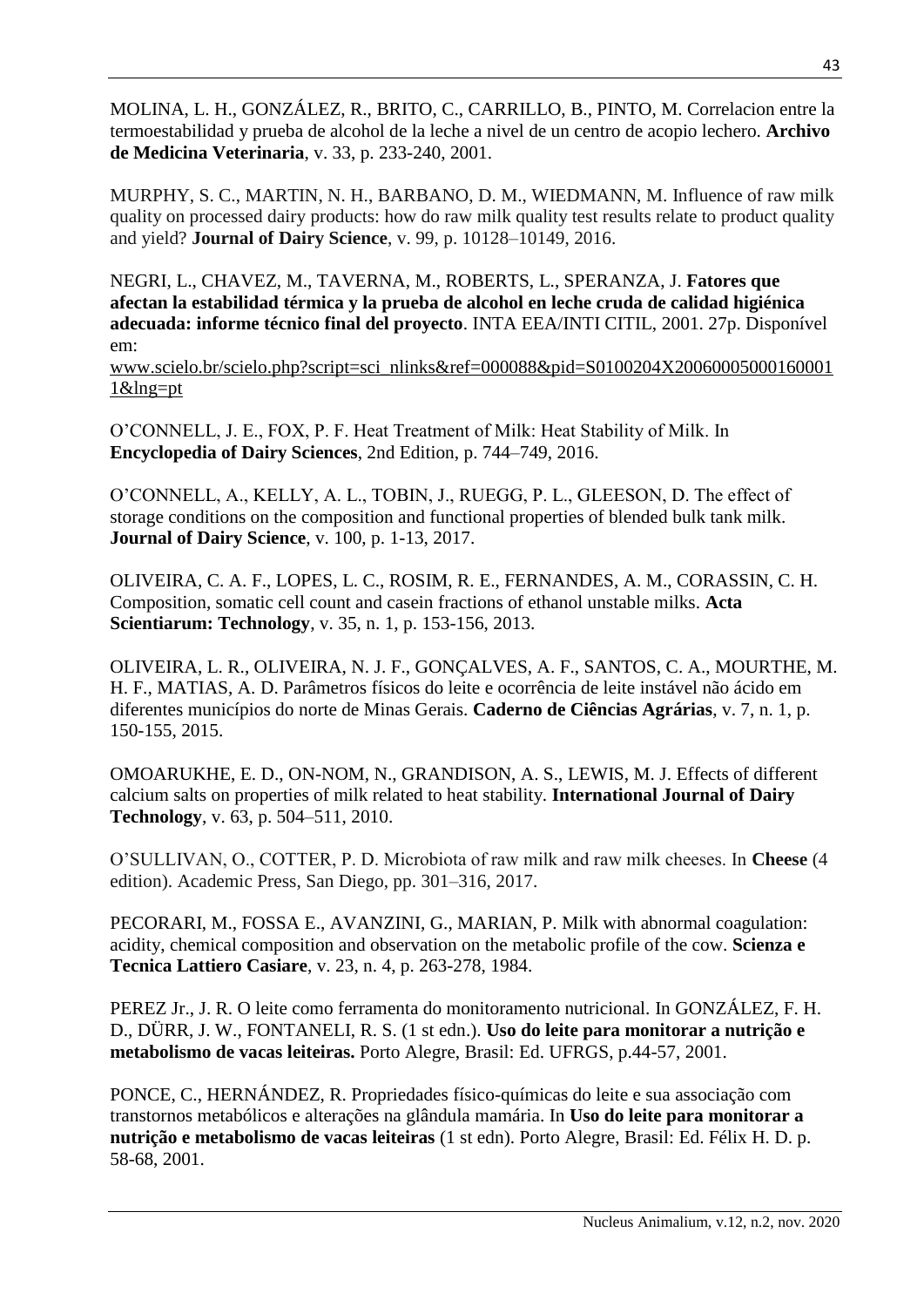RADFORD, S. J., DICKINSON, E., GOLDING, M. Stability and rheology of emulsions containing sodium caseinate: combined effects of ionic calcium and alcohol. **Journal of Colloid and Interface Science**, v. 274, n. 2, p. 673-686, 2004.

RAMIRES, C. H., BERGER, E. L., ALMEIDA, R. Influência da qualidade microbiológica da água sobre a qualidade do leite. **Archives of Veterinary Science**, v. 14, n. 1, p. 36-42, 2009.

RATHNAYAKE, R., MANGALIKA, U., ADIKARI, A, NAYANANJALIE, W. Changes in compositional and keeping quality parameters of cow milk on ethanol stability. **International Journal of Livestock Research**, v. 6, p. 83-89, 2016.

RENHE, I. R. T., INDRIS, L. M., CORREDIG, M. Effect of calcium chelators on heat stability and heat-induced changes in milk microfiltered concentrates. **International Dairy Journal**, v. 82, p. 4-10, 2018.

ROBITAILLE, G., BRITTEN, M., PETITCLERC, D. Effect of a differential allelic expression of kappa-casein gene on ethanol stability of bovine milk. **Journal of Dairy Research**, v. 68, p. 145- 149, 2001.

ROMA Jr., L. C. **Características quantitativas e qualitativas da proteína do leite produzido na região Sudeste**. Tese**.** Escola Superior de Agricultura Luiz de Queiroz, Piracicaba, Brasil. 2007. Disponível em: [http://bdtd.ibict.br/vufind/Record/USP\\_dca8e786c9e5b2519914b16d13822586](http://bdtd.ibict.br/vufind/Record/USP_dca8e786c9e5b2519914b16d13822586)

SAMARŽIJA, D., ZAMBERLIN, Š., POGAČIĆ, T. Psychrotrophic bacteria and milk quality. **MLjekarstvo**, v. 62, n. 2, p. 77- 95, 2012.

SANTOS, S. A., SILVA, A. S., SANTOS, M. A. J., SANTOS, M. B., SILVA, R. A. Avaliação físico-química de leite bovino utilizando pó de repolho roxo (*Brassica oleracea* var. capitata). In Congresso Brasileiro de Química, 53, 2013, Natal. Química e sociedade: motores da sustentabilidade: **Anais...** Natal: ABQ; UFRN, Brasil. 2013.

SANTOS, M. V., FONSECA, L. F. L. **Estratégias para controle de mastite e melhoria da qualidade do leite**. **(**1. st edn). Barueri, Brasil: Manole Publishers. 2007. 325p.

SILVA, P. H. F. **Leite UHT: fatores determinantes para sedimentação e gelificação**. (1. st edn). Juiz de Fora, Brazil: Templo. 2004. 250p.

SILVA, L. C. C., BELOTI, V., TAMANINI, R., YAMADA, A. K., GIOMBELLI, C. J., SILVA, M. R. Estabilidade térmica da caseína e estabilidade ao álcool 68, 72, 75 e 78%, em leite bovino. **Revista do Instituto de Laticínios Cândido Tostes**, v. 67, p. 55-60, 2012.

SILVA, N. N., PIOT, M., DE CARVALHO, A. F., VIOLLEAU, F., FAMEAU, A. L., GAUCHERON, F. pH-induced demineralization of casein micelles modifies their physicochemical and foaming properties. **Food Hydrocolloids**, v. 32, p. 322-330, 2013.

SINGH, H. Heat Stability of Milk. **International Journal of Dairy Technology**, v. 57, n. 2/3, p. 111-119, 2004.

SOBHANI, S., VALIZADEH, R., NASERIAN, A. Alcohol stability of milk and its relation to milk and blood composition in Holstein dairy cows. **Journal of Animal Science**, v. 80, n. 1 /**Journal of Dairy Science**, v. 85, n. 1, 1998.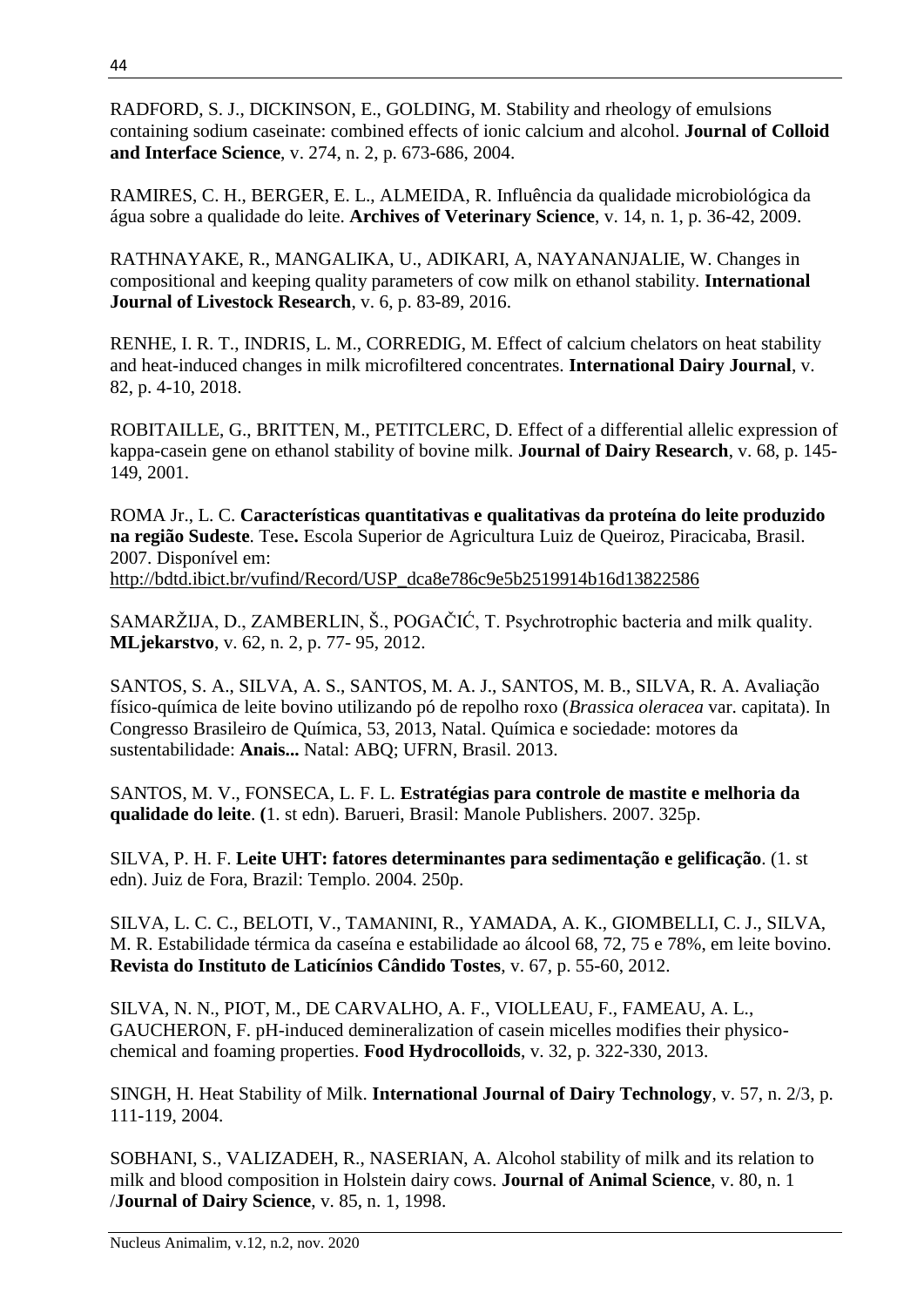SORMOLI, M. E., DAS, D., LANGRISH, T. A. G. Crystallization behavior of lactose/sucrose mixtures during water-induced crystallization. **Journal of Food Engineering**, v. 116, n. 4, p. 873-879, 2013.

STUMPF, M. T., FISCHER, V., MCMANUS, C. M., KOLLING, G. J., ZANELA, M. B., SANTOS, C. S., ABREU, A. S., MONTAGNER, P. Severe feed restriction increases permeability of mammary gland cell tight junctions and reduces ethanol stability of milk. **Animal**, v. 7, n. 7, p. 1137–1142, 2013.

TRONCO, V. M. **Manual para a Inspeção da Qualidade do Leite**. Santa Maria, Brasil: Ed. UFSM. 2013. 250p.

TSENKOVA, R., ATANASSOVA, S., KAWANO, S. Somatic cell count determination in cow's milk by near-infrared spectroscopy: A new diagnostic tool. **Journal of Animal Science**, v. 79, p. 2550-2557, 2001.

TSIOULPAS, A., LEWIS, M. J., GRANDISON, A. S. Effect of minerals on casein micelle stability of cows' milk. **Journal of Dairy Research**, v. 74, n. 2, p. 167-173, 2007.

VIZZOTTO, E. F., OLIVEIRA, E. R., FISCHER, V., ABREU, A. S., STUMPF, M. T., KOLLING, G. J., WANDERER, M. pH da solução alcoólica usada no teste do álcool e sua influência na estabilidade do leite bovino. In: Congresso Internacional de Leite, 21, 2012, **Anais...**Goiânia, Brazil. 2012.

WEBER, B. A., NIELSEN, S. S. Isolation and partial characterization of a native serine-type protease inhibitor from bovine milk. **Journal of Dairy Science**, v. 74, p. 717–764, 1991.

WERNCKE, D., GABBI, A. M., ABREU, A. S., FELIPUS, N. C., MACHADO, N. L., CARDOSO, L. L., SCHMID, F. A., ALESSIO, D. R. M., FISCHER, V., THALER NETO, A. Qualidade do leite e perfil das propriedades leiteiras no sul de Santa Catarina: abordagem multivariada. **Arquivo Brasileiro de Medicina Veterinária e Zootecnia**, v. 68, p. 506-516, 2016.

WHITE, G. H., ZAVIZION, B., O'HARE, K., GILMORE, J., GUO, M. R., KINDTEDT, P., POLITIS, I. Distribution of plasminogen activator in different fractions of bovine milk. **Journal of Dairy Research**, v. 62, p. 115–122, 1995.

WINK, C. A., THALER NETO, A. Diagnóstico da adequação de propriedades leiteiras em Santa Catarina às normas brasileiras de qualidade do leite. **Revista de Ciências Agroveterinárias**, v. 8, n. 2, p. 164-172, 2009.

YOSHIDA, S. Studies in the Utrecht abnormality of milk in the Miyuki Dairy Farm. **Journal Japanese Applied Biology Science Hiroshima University**, v. 19, p. 39-54, 1980.

ZANELA, M. B., FISCHER, V., RIBEIRO, M. E. R. Unstable non-acid milk and milk composition of Jersey cows on feed restriction. **Pesquisa Agropecuária Brasileira**, v. 41, p. 835-840, 2006.